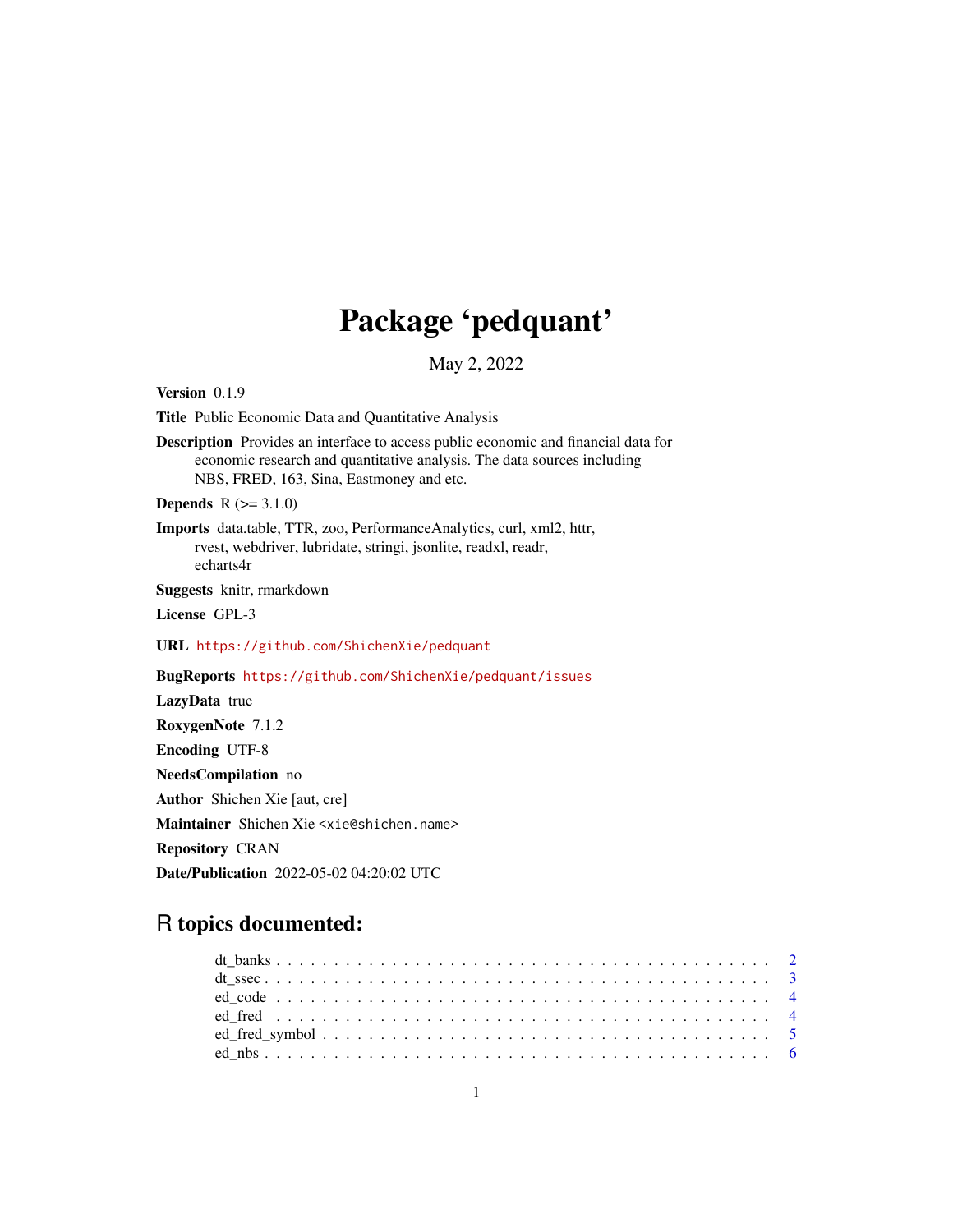<span id="page-1-0"></span>

| $\overline{7}$ |
|----------------|
| - 8            |
| 8              |
| 9              |
|                |
|                |
|                |
|                |
|                |
|                |
|                |
|                |
|                |
|                |
|                |
|                |
|                |
|                |
|                |
|                |
|                |
|                |

#### **Index** [26](#page-25-0)

dt\_banks *dataset of bank stocks in sse*

# Description

The daily historical data of bank stocks

# Usage

dt\_banks

# Format

A data frame with 7506 rows and 15 variables:

symbol stock ticker symbol

name stock ticker name

date trade date

open stock price at the open of trading

high stock price at the highest point during trading

low stock price at the lowest point during trading

close stock price at the close of trading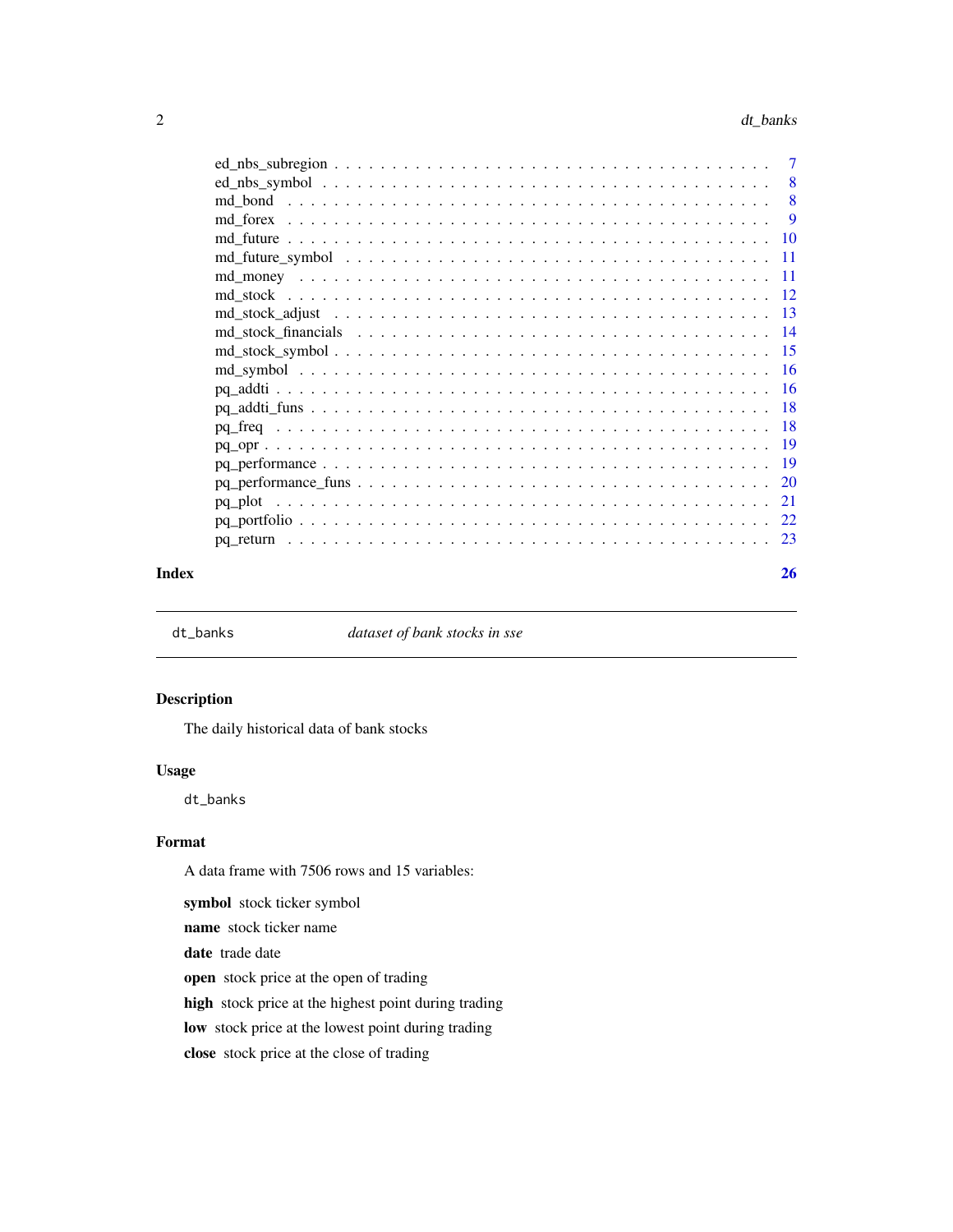#### <span id="page-2-0"></span>dt\_ssec 3

close\_prev stock price at the close of previous trading day change\_pct change percentage of stock close price volume number of shares traded amount monetary value of shares traded turnover rate of shares traded over total cap\_market\_tradable market capitalisation cap\_total total market capitalisation unit price unit, such as in CNY/USD

dt\_ssec *dataset of shanghai composite index*

### Description

The daily historical Shanghai Composite Index

# Usage

dt\_ssec

#### Format

A data frame with 7506 rows and 15 variables:

symbol stock ticker symbol name stock ticker name date trade date open stock price at the open of trading high stock price at the highest point during trading low stock price at the lowest point during trading close stock price at the close of trading close\_prev stock price at the close of previous trading day change\_pct change percentage of stock close price volume number of shares traded amount monetary value of shares traded turnover rate of shares traded over total cap\_market\_tradable market capitalisation cap\_total total market capitalisation unit price unit, such as in CNY/USD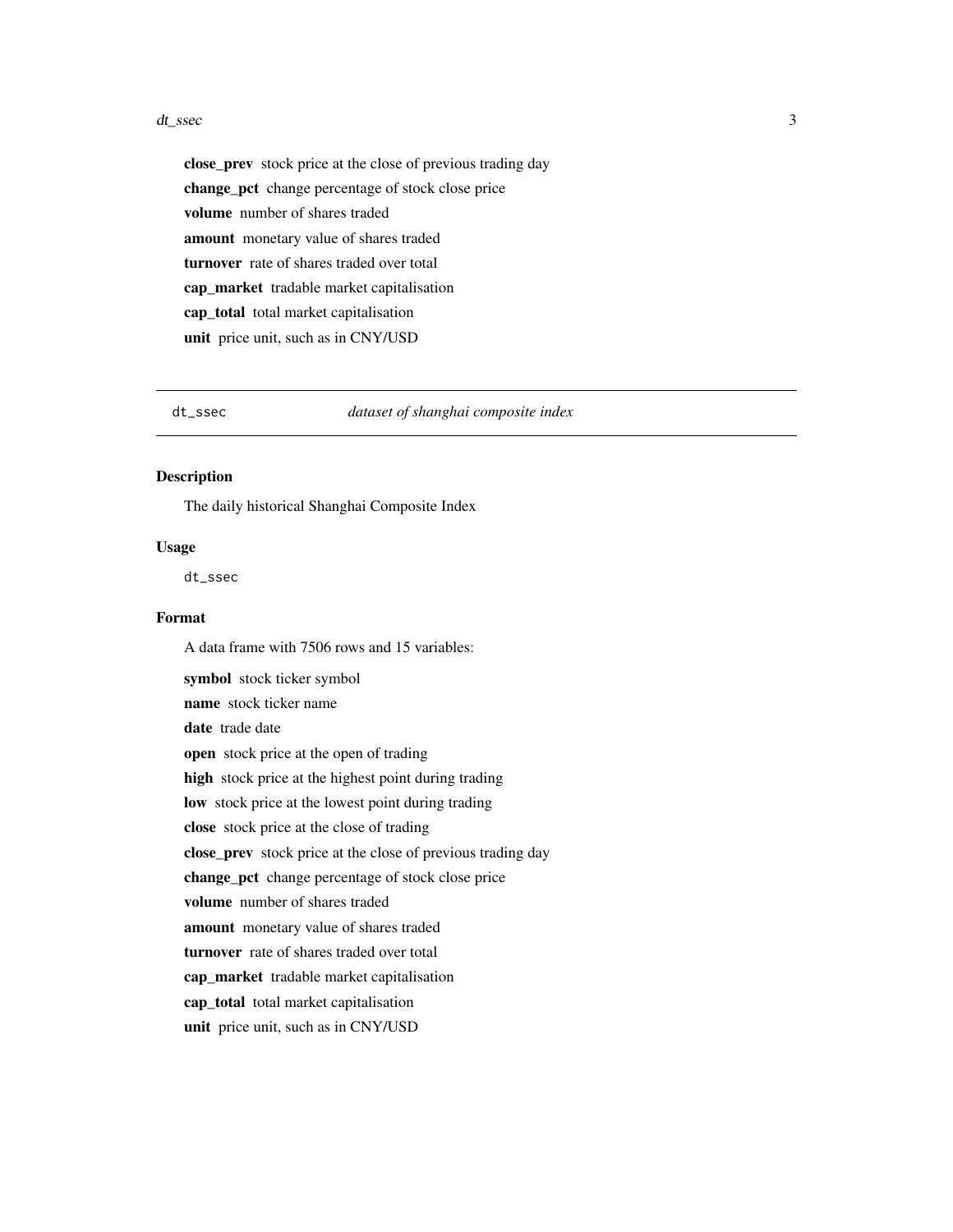<span id="page-3-0"></span>

# Description

ed\_code get the code list of country, currency, stock exchange, commodity exchange and administrative district of mainland of China.

#### Usage

ed\_code(cate = NULL)

# Arguments

cate The available category values including 'country', 'currency', 'stock\_exchange', 'commodity\_exchange', 'china\_district'.

# Examples

```
## Not run:
# specify the categories
code_list1 = ed\_code(cate = c('country', 'currency'))# interactivly return code list
code_list2 = ed\_code()
```
## End(Not run)

# ed\_fred *query FRED economic data*

# Description

ed\_fred provides an interface to access the economic data provided by FRED ([https://fred.](https://fred.stlouisfed.org) [stlouisfed.org](https://fred.stlouisfed.org))

# Usage

```
ed_fred(symbol = NULL, date_range = "10y", from = NULL,
  to = Sys.Date(), na_rm = FALSE, print\_step = 1L)
```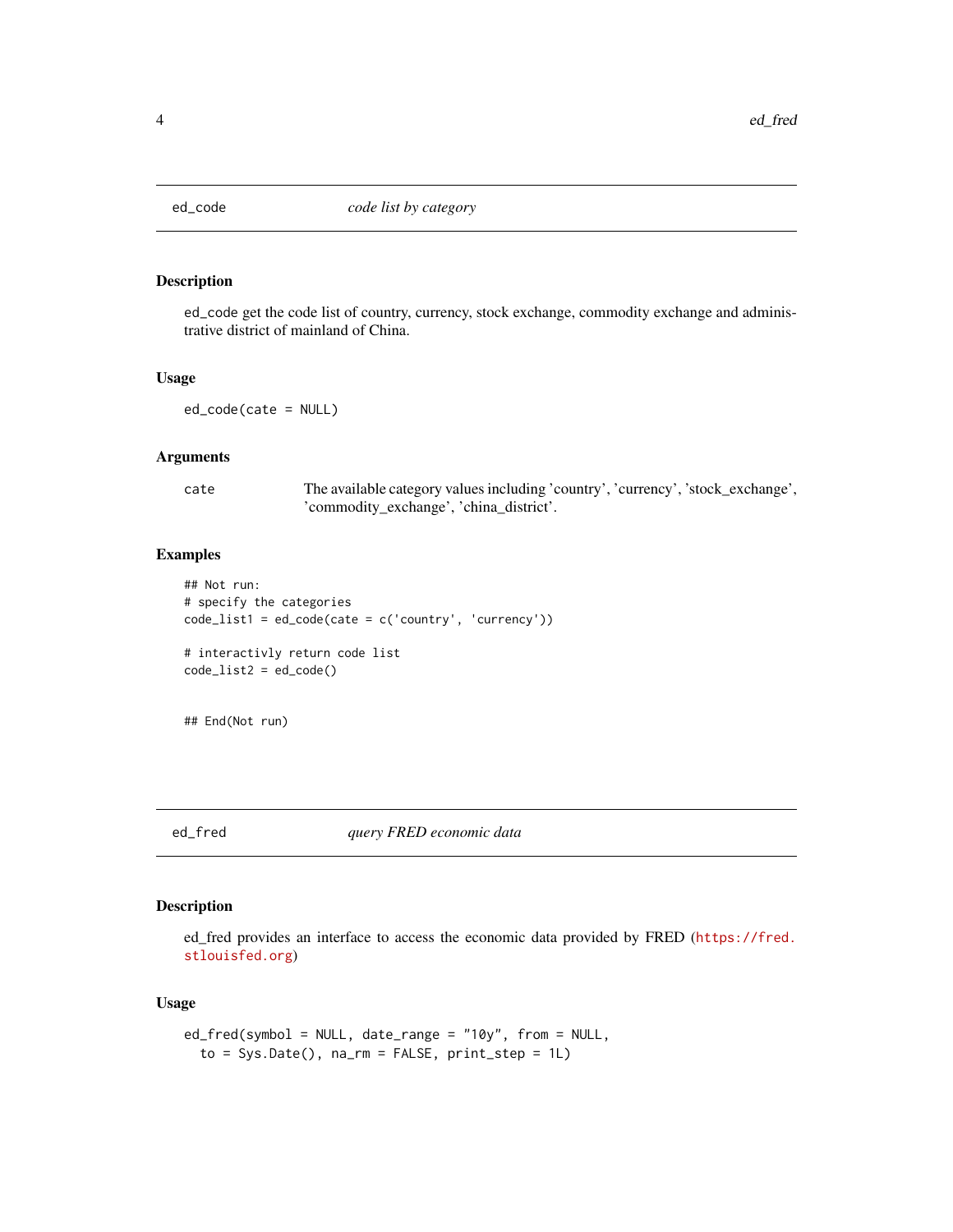# <span id="page-4-0"></span>ed\_fred\_symbol 5

# Arguments

| symbol     | symbols of FRED economic indicators. It is available via function ed_fred_symbol<br>or its website. Default is NULL, which calls ed_fred_symbol in the back. |
|------------|--------------------------------------------------------------------------------------------------------------------------------------------------------------|
| date_range | date range. Available value includes '1m'-'11m', 'ytd', 'max' and '1y'-'ny'.<br>Default is '10y'.                                                            |
| from       | the start date. Default is NULL. If it is NULL, then calculate using date_range<br>and end date.                                                             |
| to         | the end date. Default is the current date.                                                                                                                   |
| na_rm      | logical, whether to remove missing values. Default is FALSE                                                                                                  |
| print_step | a non-negative integer, which will print symbol name by each print step itera-<br>tion. Default is 1L.                                                       |

# Value

a list of dataframes with columns of symbol, name, date, value, geo, unit. The geo column might be NA according to local internet connection.

# Examples

dat = ed\_fred(c("A191RL1A225NBEA", "GDPCA"))

ed\_fred\_symbol *symbol of FRED economic data*

# Description

ed\_fred\_symbol provides an interface to search symbols of economic data from FRED by category or keywords.

# Usage

```
ed_fred_symbol(category = NULL, keywords = NULL, ...)
```

| category  | the category id. If it is NULL, then search symbols from the top categories step<br>by step. |
|-----------|----------------------------------------------------------------------------------------------|
| keywords  | the query text. If it is NULL, the function will search symbols by category.                 |
| $\ddotsc$ | ignored parameters                                                                           |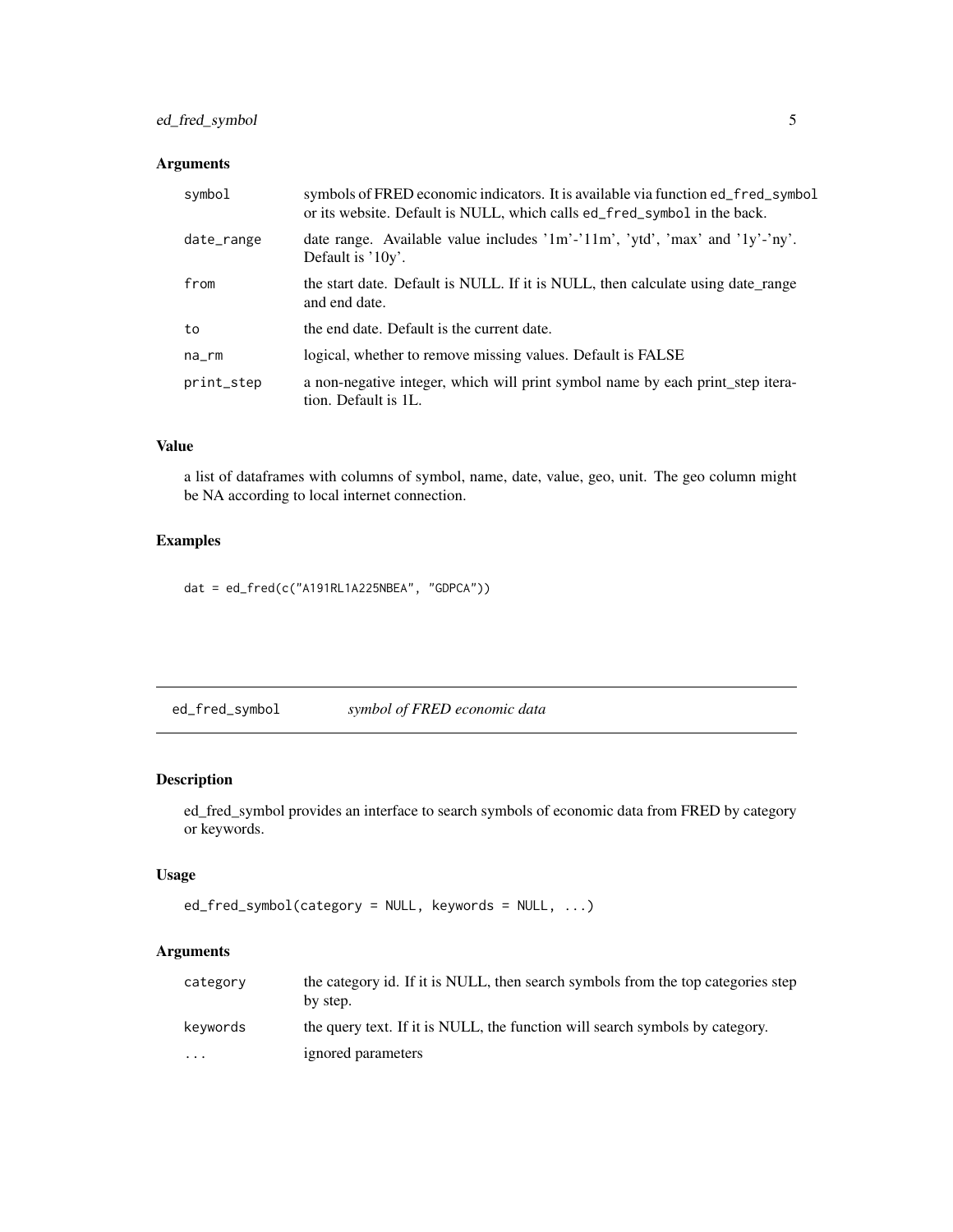6 ed\_nbs = ed\_nbs = ed\_nbs = ed\_nbs = ed\_nbs = ed\_nbs = ed\_nbs = ed\_nbs = ed\_nbs = ed\_nbs = ed\_nbs = ed\_nbs = ed\_nbs = ed\_nbs = ed\_nbs = ed\_nbs = ed\_nbs = ed\_nbs = ed\_nbs = ed\_nbs = ed\_nbs = ed\_nbs = ed\_nbs = ed\_nbs = ed\_n

# Examples

```
## Not run:
# search symbols by category
# from top categories
symbolC()# specify the initial categories
symbol_dt2 = ed_fred_symbol(category = 1)
# search symbol by keywords
symbol_dt3 = ed_fred_symbol(keywords = "gdp china")
```

```
## End(Not run)
```
ed\_nbs *query NBS economic data*

#### Description

ed\_nbs provides an interface to query economic data from National Bureau of Statistics of China (NBS, <http://www.stats.gov.cn/>).

# Usage

```
ed_nbs(symbol = NULL, freq = NULL, geo_type = NULL, subregion = NULL,
  date_range = "10y", from = NULL, to = Sys.Date(), na_rm = FALSE,
  eng = FALSE)
```

| symbol      | symbols of NBS indicators. It is available via ed_nbs_symbol. Default is<br>NULL.                   |
|-------------|-----------------------------------------------------------------------------------------------------|
| freg        | the frequency of NBS indicators, including 'monthly', 'quarterly', 'yearly'. De-<br>fault is NULL.  |
| geo_type    | geography type in NBS, including 'nation', 'province', 'city'. Default is NULL.                     |
| subregion   | codes of province or city, which is available via ed_nbs_subregion. Default is<br>NULL.             |
| date_range  | date range. Available value includes '1m'-'11m', 'ytd', 'max' and '1y'-'ny'.<br>Default is $'10y'.$ |
| from        | the start date. Default is NULL. If it is NULL, then calculate using date_range<br>and end date.    |
| to          | the end date. Default is the current date.                                                          |
| $na$ _ $rm$ | logical. Whether to remove missing values from datasets. Default is FALSE.                          |
| eng         | logical. The language of the query results is in English or in Chinese Default is<br>FALSE.         |

<span id="page-5-0"></span>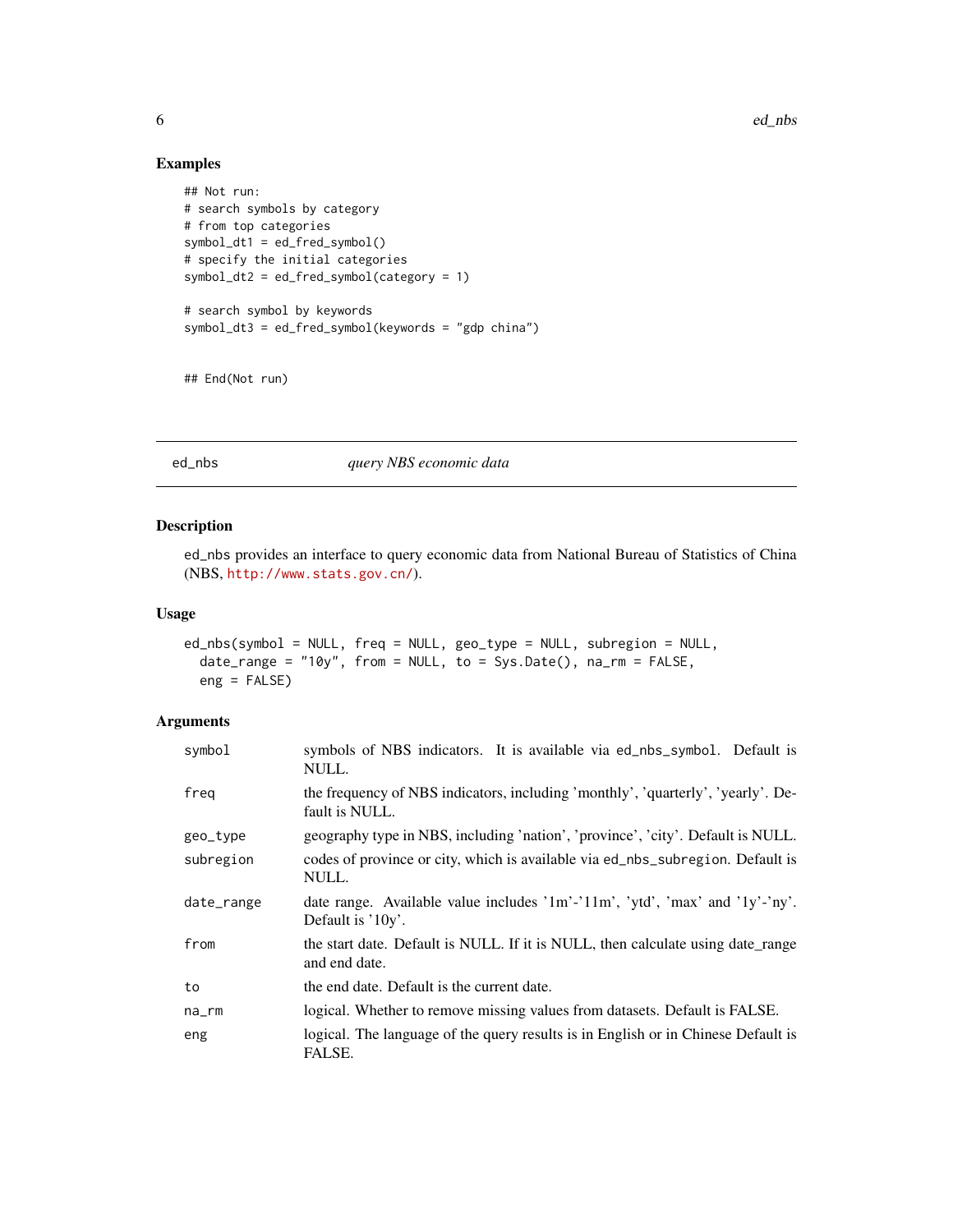# <span id="page-6-0"></span>ed\_nbs\_subregion 7

# Examples

```
## Not run:
# query NBS data without setting any parameters
dt = ed_nbs()# specify paratmeters
dt1 = ed_nbs(geo_type='nation', freq='quarterly', symbol='A010101')
# or using 'n'/'q' represents 'nation'/'quarterly'
dt2 = ed_nbs(geo_type='n', freq='q', symbol='A01010')# query data in one province
dt3 = ed_nbs(geo_type='province', freq='quarterly',
  symbol='A010101', subregion='110000')
# query data in all province
dt4 = ed_nbs(geo_type='province', freq='quarterly',
  symbol='A010101', subregion='all')
## End(Not run)
```
ed\_nbs\_subregion *subregion code of NBS economic data*

#### Description

ed\_nbs\_subregion query province or city code from NBS

# Usage

```
ed_nbs_subregion(geo_type = NULL, eng = FALSE)
```
### Arguments

| geo_type | geography type in NBS, including 'province', 'city'. Default is NULL.                        |
|----------|----------------------------------------------------------------------------------------------|
| eng      | logical. The language of the query results is in English or in Chinese. Default is<br>FALSE. |

# Examples

```
## Not run:
# province code
prov1 = ed_nbs_subregion(geo_type = 'province')
# or using 'p' represents 'province'
prov2 = ed_nbs_subregion(geo_type = 'p')
# city code in Chinese
# city = ed_nbs_subregion(geo_type = 'c', eng = FALSE)
```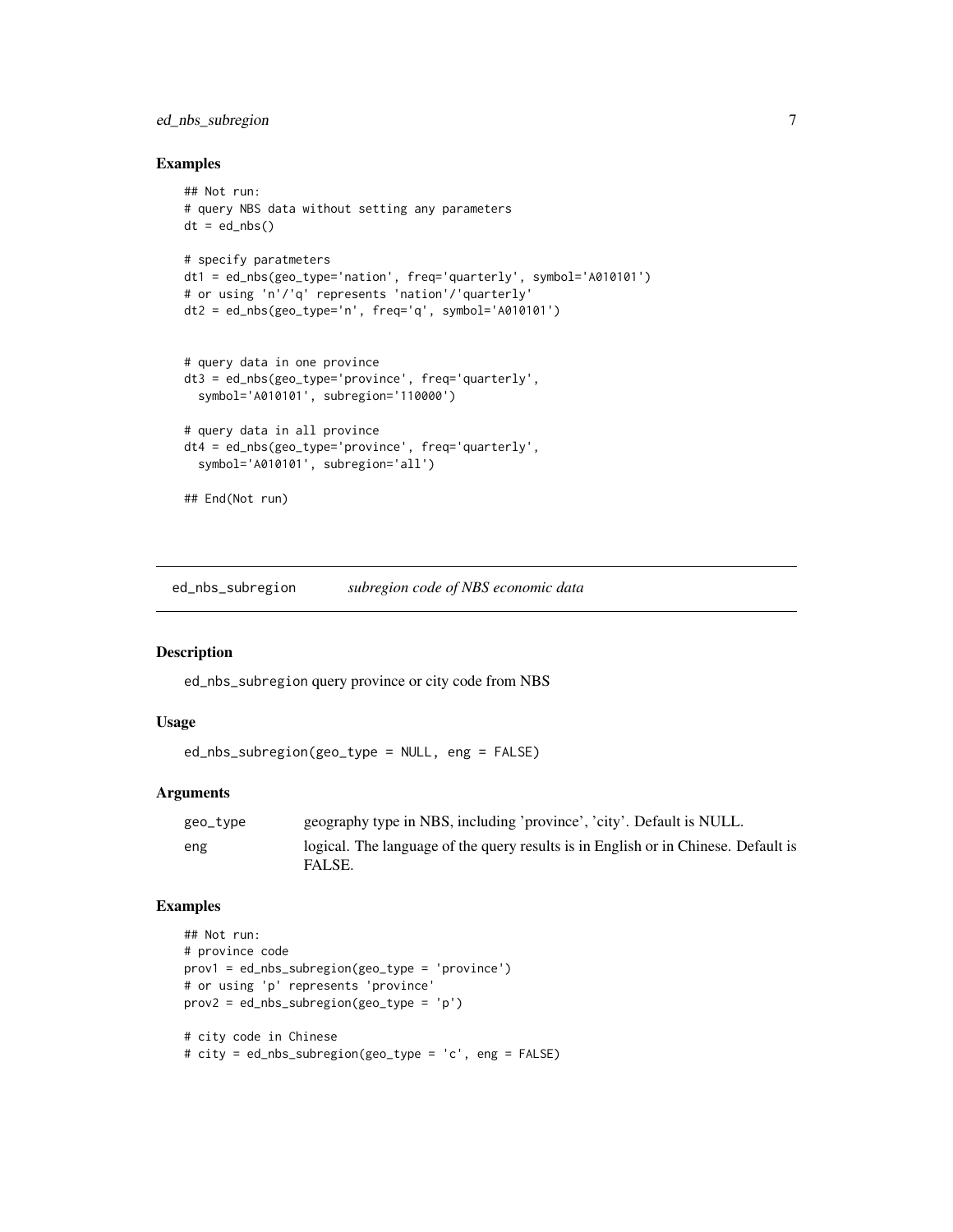```
# city code in English
city = ed_nbs_subregion(geo_type = 'c', eng = TRUE)
## End(Not run)
```
ed\_nbs\_symbol *symbol of NBS economic data*

# Description

ed\_nbs\_symbol provides an interface to query symbols of economic indicators from NBS.

# Usage

```
ed_nbs_symbol(symbol = NULL, geo_type = NULL, freq = NULL, eng = FALSE)
```
# Arguments

| symbol   | symbols of NBS indicators.                                                                         |
|----------|----------------------------------------------------------------------------------------------------|
| geo_type | geography type in NBS, including 'nation', 'province', 'city'. Default is NULL.                    |
| freg     | the frequency of NBS indicators, including 'monthly', 'quarterly', 'yearly'. De-<br>fault is NULL. |
| eng      | logical. The language of the query results is in English or in Chinese. Default is<br>FALSE.       |

#### Examples

```
# query symbol interactively
## Not run:
sym = ed_nbs_symbol()
## End(Not run)
```
md\_bond *query bond data*

# Description

md\_bond query bond market data from FRED and ChinaBond.

#### Usage

```
md_bond(symbol = NULL, type = "history", date_range = "3y",
  from = NULL, to = Sys.Date(), print\_step = 1L, ...)
```
<span id="page-7-0"></span>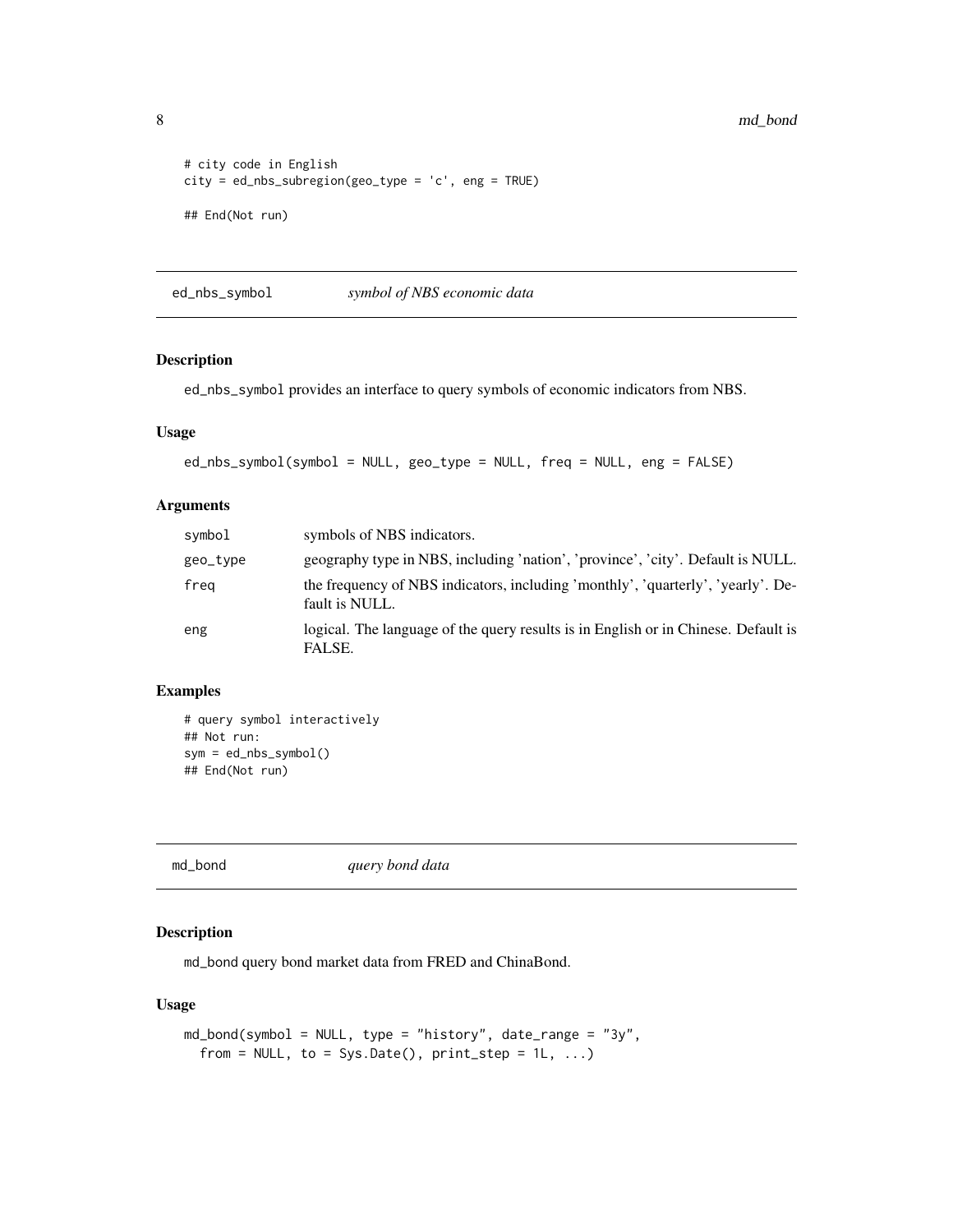#### <span id="page-8-0"></span>md\_forex 9

# Arguments

| symbol     | bond symbols. Default is NULL.                                                                         |
|------------|--------------------------------------------------------------------------------------------------------|
| type       | the data type. Default is history.                                                                     |
| date_range | date range. Available value includes '1m'-'11m', 'ytd', 'max' and '1y'-'ny'.<br>Default is 3y.         |
| from       | the start date. Default is NULL. If it is NULL, then calculate using date_range<br>and end date.       |
| to         | the end date. Default is the current date.                                                             |
| print_step | a non-negative integer, which will print symbol name by each print_step itera-<br>tion. Default is 1L. |
| $\ddots$ . | Additional parameters.                                                                                 |
|            |                                                                                                        |

md\_forex *query forex data*

# Description

md\_forex query forex market data from FRED (history data) or sina (real data).

# Usage

```
md_forex(symbol = NULL, type = "history", date_range = "3y",
  from = NULL, to = Sys.Date(), print\_step = 1L, ...)
```

| symbol     | forex symbols. Default is NULL.                                                                         |
|------------|---------------------------------------------------------------------------------------------------------|
| type       | the data type, available values including history and real. Default is history.                         |
| date_range | date range. Available value includes $1m^2$ - $11m^2$ , $ytd$ , $max$ and $1y'-ny'$ .<br>Default is 3y. |
| from       | the start date. Default is NULL. If it is NULL, then calculate using date range<br>and end date.        |
| to         | the end date. Default is the current date.                                                              |
| print_step | a non-negative integer, which will print symbol name by each print_step itera-<br>tion. Default is 1L.  |
| $\cdots$   | Additional parameters.                                                                                  |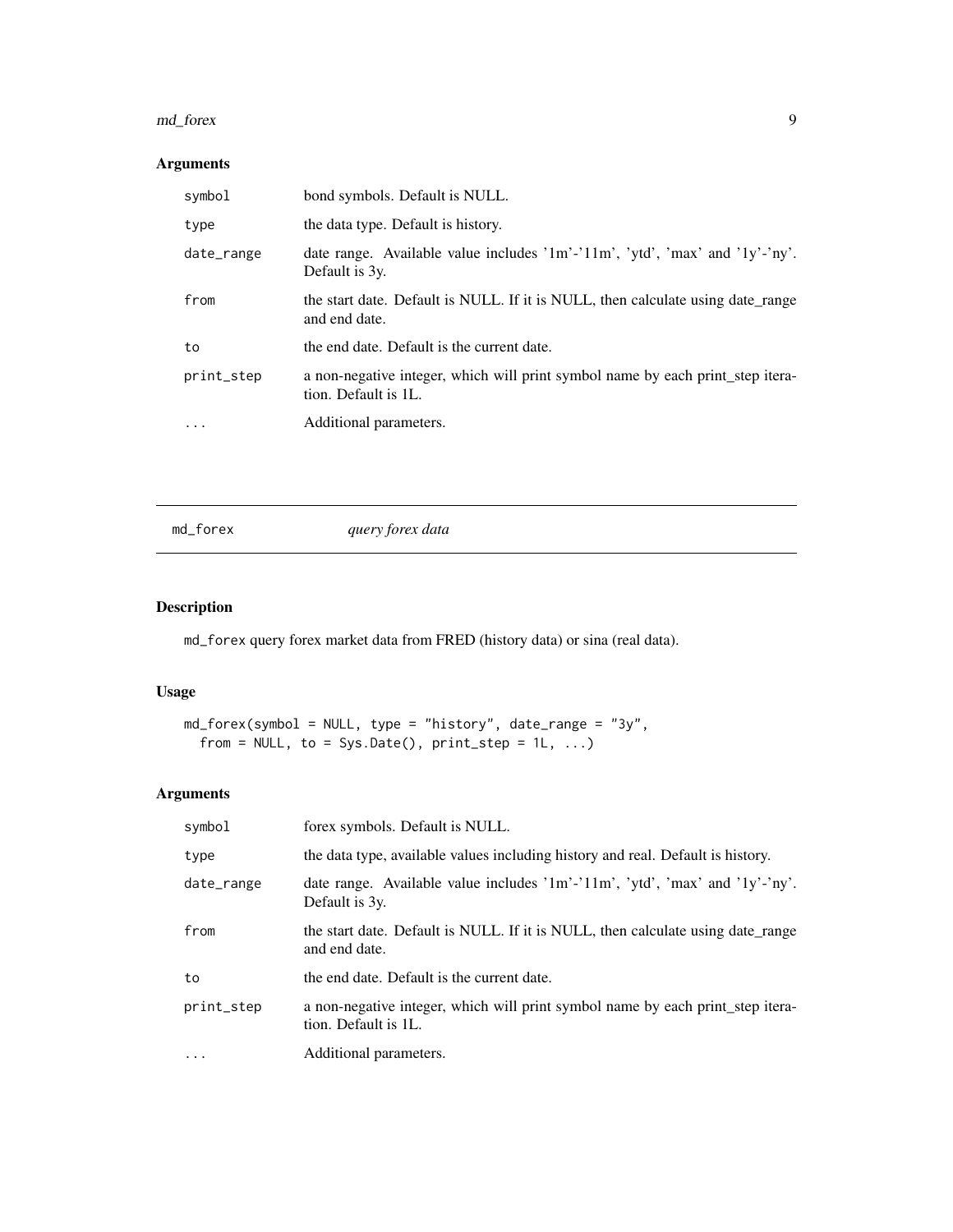# Examples

```
## Not run:
# history data
dtfx_hist1 = md_forex(c('usdcny', 'usdjpy'))
# real data
dtfx_real = md_forex(c('eurusd', 'usdcny', 'usdjpy'), type = 'real')
# interactivly choose symbols
dtfx\_hist2 = md_forex()## End(Not run)
```
md\_future *query future market data*

# Description

md\_future query future market data from sina finance, <https://finance.sina.com.cn/futuremarket/>.

#### Usage

```
md_future(symbol, type = "history", date_range = "max", from = NULL,
  to = Sys.Date(), freq = "daily", print_step = 1L, ...)
```

| symbol     | future symbols It is available via function md_future_symbol or its website.                           |
|------------|--------------------------------------------------------------------------------------------------------|
| type       | the data type, including history, real and info. Default is history.                                   |
| date_range | date range. Available value includes '1m'-'11m', 'ytd', 'max' and '1y'-'ny'.<br>Default is max.        |
| from       | the start date. Default is NULL. If it is NULL, then calculate using date range<br>and end date.       |
| to         | the end date. Default is the current date.                                                             |
| freg       | data frequency, default is daily.                                                                      |
| print_step | a non-negative integer, which will print symbol name by each print step itera-<br>tion. Default is 1L. |
| $\cdots$   | Additional parameters.                                                                                 |

<span id="page-9-0"></span>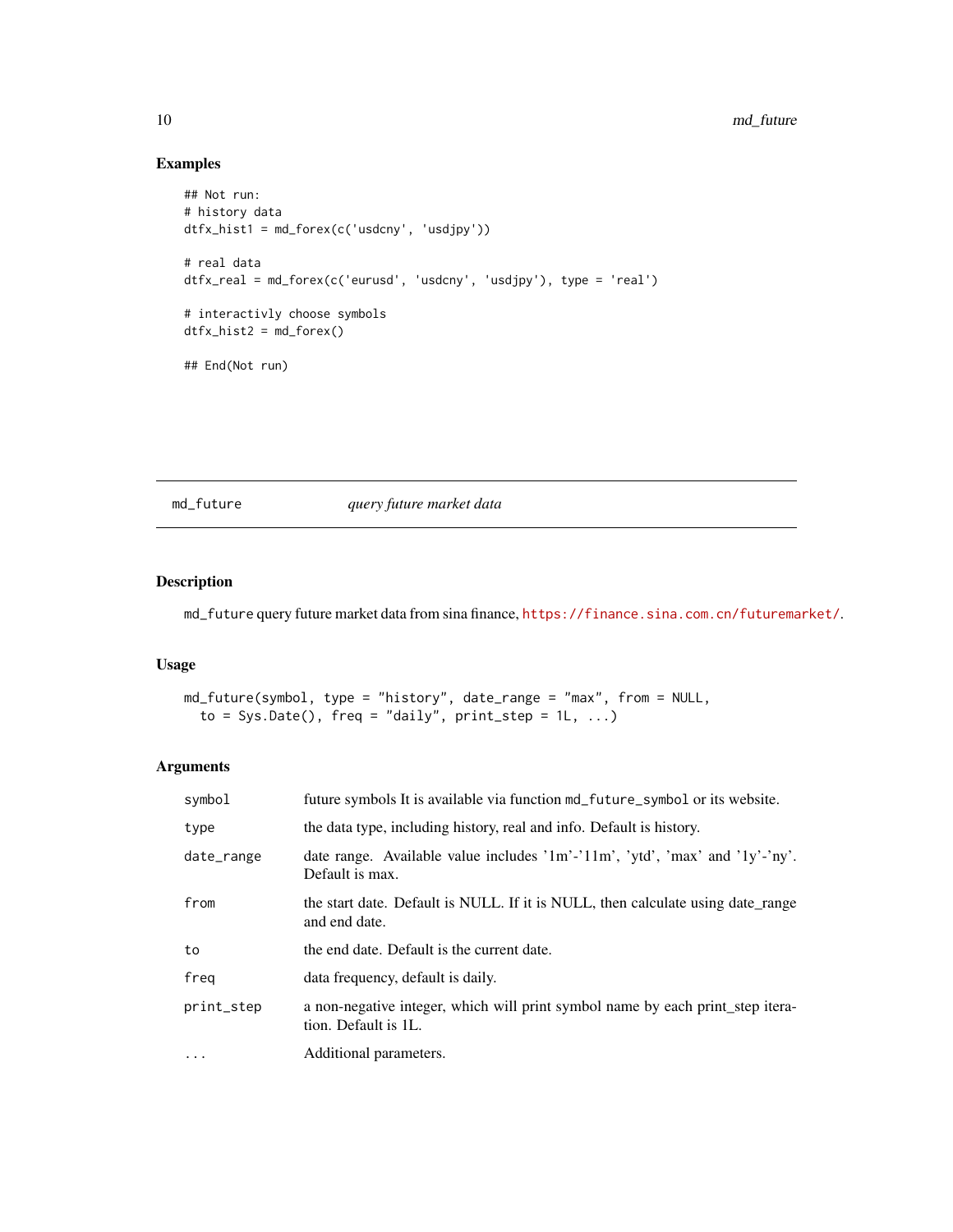# <span id="page-10-0"></span>md\_future\_symbol 11

#### Examples

```
## Not run:
# history data
df_hist = md_future(symbol = c('IF0', 'A0', 'CU0', 'CF0', 'XAU'))
# real data
df_real = md_future(symbol = c('IF0', 'A0', 'CU0', 'CF0', 'XAU'),
                    type = 'real')
## End(Not run)
```
md\_future\_symbol *symbol of future market data*

#### Description

md\_future\_symbol returns all future symbols that provided by sina finance, see details on [http://](http://vip.stock.finance.sina.com.cn/quotes_service/view/qihuohangqing.html) [vip.stock.finance.sina.com.cn/quotes\\_service/view/qihuohangqing.html](http://vip.stock.finance.sina.com.cn/quotes_service/view/qihuohangqing.html) or [http://vi](http://vip.stock.finance.sina.com.cn/mkt/#global_qh)p. [stock.finance.sina.com.cn/mkt/#global\\_qh](http://vip.stock.finance.sina.com.cn/mkt/#global_qh))

#### Usage

md\_future\_symbol()

#### Examples

```
## Not run:
sybs = md_future_symbol()
```
## End(Not run)

md\_money *query interbank offerd rate*

# Description

md\_money query libor from FRED or shibor from chinamoney.

#### Usage

```
md_money(symbol = NULL, type = "history", date_range = "3y",
  from = NULL, to = Sys.DataFrame(), print\_step = 1L)
```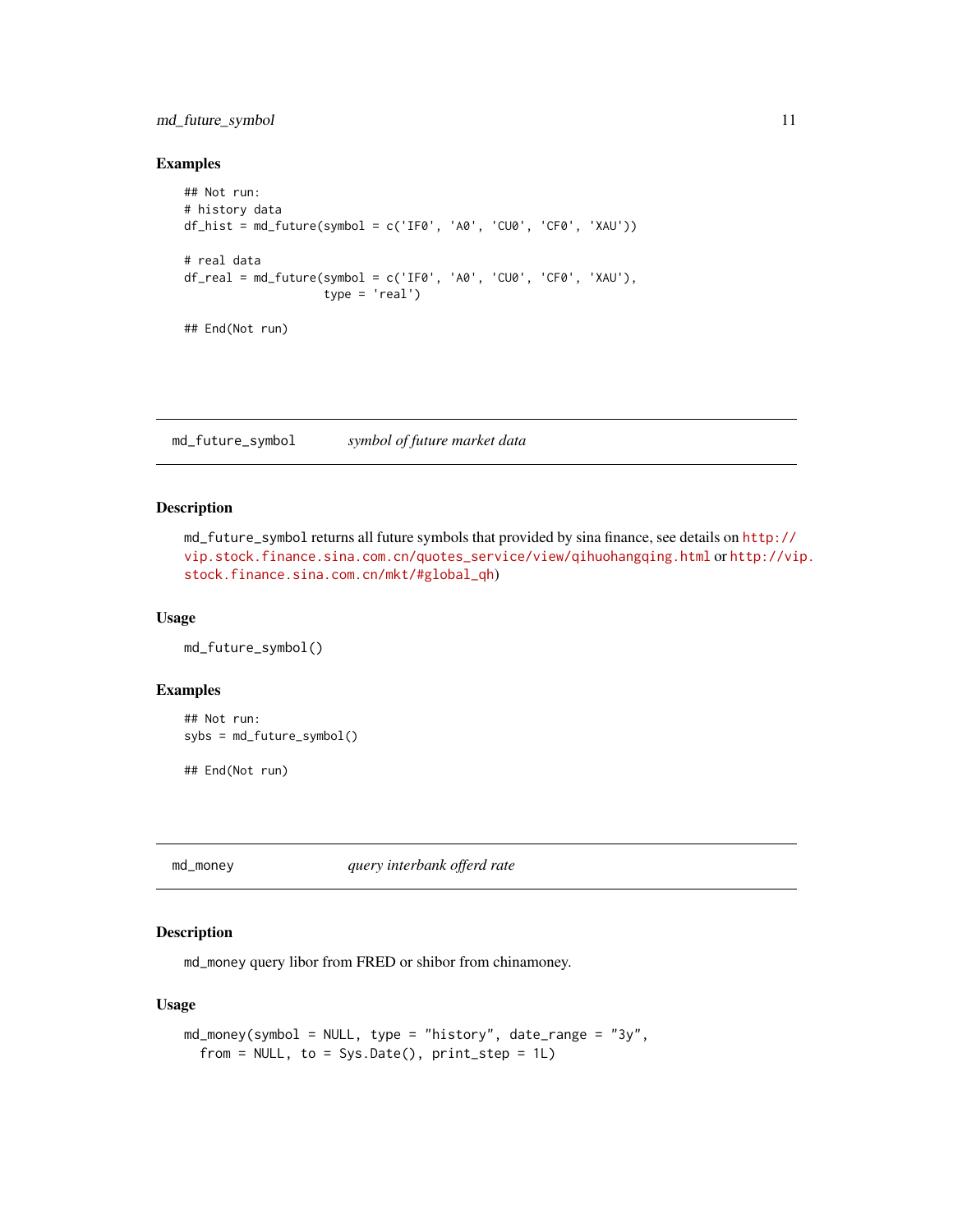# <span id="page-11-0"></span>Arguments

| symbol     | ibor symbols. Default is NULL.                                                                         |
|------------|--------------------------------------------------------------------------------------------------------|
| type       | the data type. Default is history.                                                                     |
| date_range | date range. Available value includes '1m'-'11m', 'ytd', 'max' and '1y'-'ny'.<br>Default is 3y.         |
| from       | the start date. Default is NULL. If it is NULL, then calculate using date range<br>and end date.       |
| to         | the end date. Default is the current date.                                                             |
| print_step | a non-negative integer, which will print symbol name by each print_step itera-<br>tion. Default is 1L. |

| query stock market data<br>md_stock |  |
|-------------------------------------|--|
|-------------------------------------|--|

# Description

md\_stock provides an interface to query stock or fund data from 163 for SSE and SZSE shares, from eastmoney for HKEX and US shares.

# Usage

```
md_stock(symbol, type = "history", date_range = "3y", from = NULL,
  to = Sys.Date(), adjust = FALSE, freq = "daily", print\_step = 1L,...)
```

| symbol     | symbols of stock shares.                                                                                                                                                                                                                                                                                                                                                                         |
|------------|--------------------------------------------------------------------------------------------------------------------------------------------------------------------------------------------------------------------------------------------------------------------------------------------------------------------------------------------------------------------------------------------------|
| type       | the data type, including history, adjusted and and info. Default is history.                                                                                                                                                                                                                                                                                                                     |
| date_range | date range. Available value including '1m'-'11m', 'ytd', 'max' and '1y'-. De-<br>fault is $3y$ .                                                                                                                                                                                                                                                                                                 |
| from       | the start date. Default is NULL.                                                                                                                                                                                                                                                                                                                                                                 |
| to         | the end date. Default is current system date.                                                                                                                                                                                                                                                                                                                                                    |
| adjust     | whether to adjust the OHLC prices, defaults to FALSE. If it is FALSE, create<br>a close_adj column if not exist; if it is TRUE, adjust all open, high, low, close<br>columns; if it is NULL, return the original data from source. For the yahoo<br>data, the adjustment is based on the close_adj; for the 163 data, the adjustment<br>is based on the cumulative products of close/close_prev. |
| freg       | data frequency, default is daily                                                                                                                                                                                                                                                                                                                                                                 |
| print_step | A non-negative integer. Print symbol name by each print_step iteration. Default<br>is $1L$ .                                                                                                                                                                                                                                                                                                     |
| $\ddotsc$  | Additional parameters.                                                                                                                                                                                                                                                                                                                                                                           |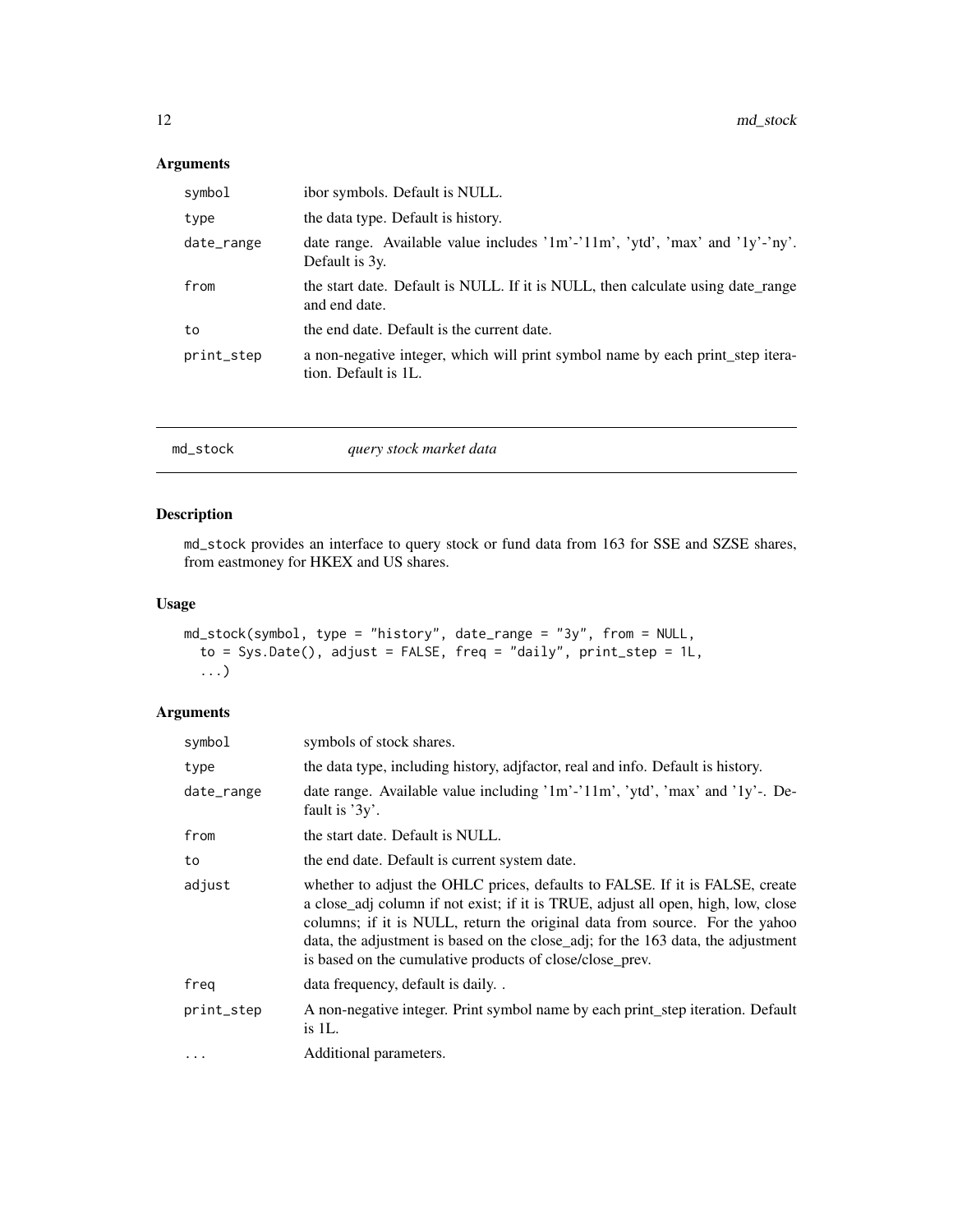# <span id="page-12-0"></span>md\_stock\_adjust 13

#### Examples

```
## Not run:
# Example I: query history data
# us
FAANG = md_stock(c('FB', 'AMZN', 'AAPL', 'NFLX', 'GOOG'))
# hkex
TMX = md_stock(c('00700.hk', '03690.hk', '01810.hk'))
# sse/szse
## the symbol without suffix
dt_cn1 = md_stock(c("000001", "^000001", "512510"))
## the symbol with suffix
dt_cn2 = md_stock(c("000001.sz", "000001.ss", '512510.ss'))
# Example II: price adjust factors
# adjust factors, splits and dividend
dt_adj = md_stock(symbol=c("000001", "^000001"), type='adjfactor', date_range='max')
# Example III: query real prices
# real price for equities
# real prices of all A shares in sse and szse
dt_real2 = md_stock(symbol='a', type='real')
# real prices of all A/B shares and index in sse and szse
dt_real3 = md_stock(symbol=c('a', 'b', 'index'), type='real')
# show real prices and sector/industry
dt_{\text{real4}} = \text{md}_{\text{stock}}(symbol = c('a', 'b', 'index', 'fund')),
  type = 'real', show_tags = TRUE)
# Example IV:
# valuation ratios (pe, pb, ps) for shares in sse and szse
dt_valuation = md_stock(symbol=c('600000', '000001', '^000001', '^399001'),
               valuation = TRUE)
# query company information (profile/ipo), revenue and staff
dt_info1 = md_stock('600036', type = 'info')
# query history revenue
dt_info2 = md_stock('600036', type = 'info', rev\_hist = TRUE)## End(Not run)
```
md\_stock\_adjust *adjust stock price for split and dividend*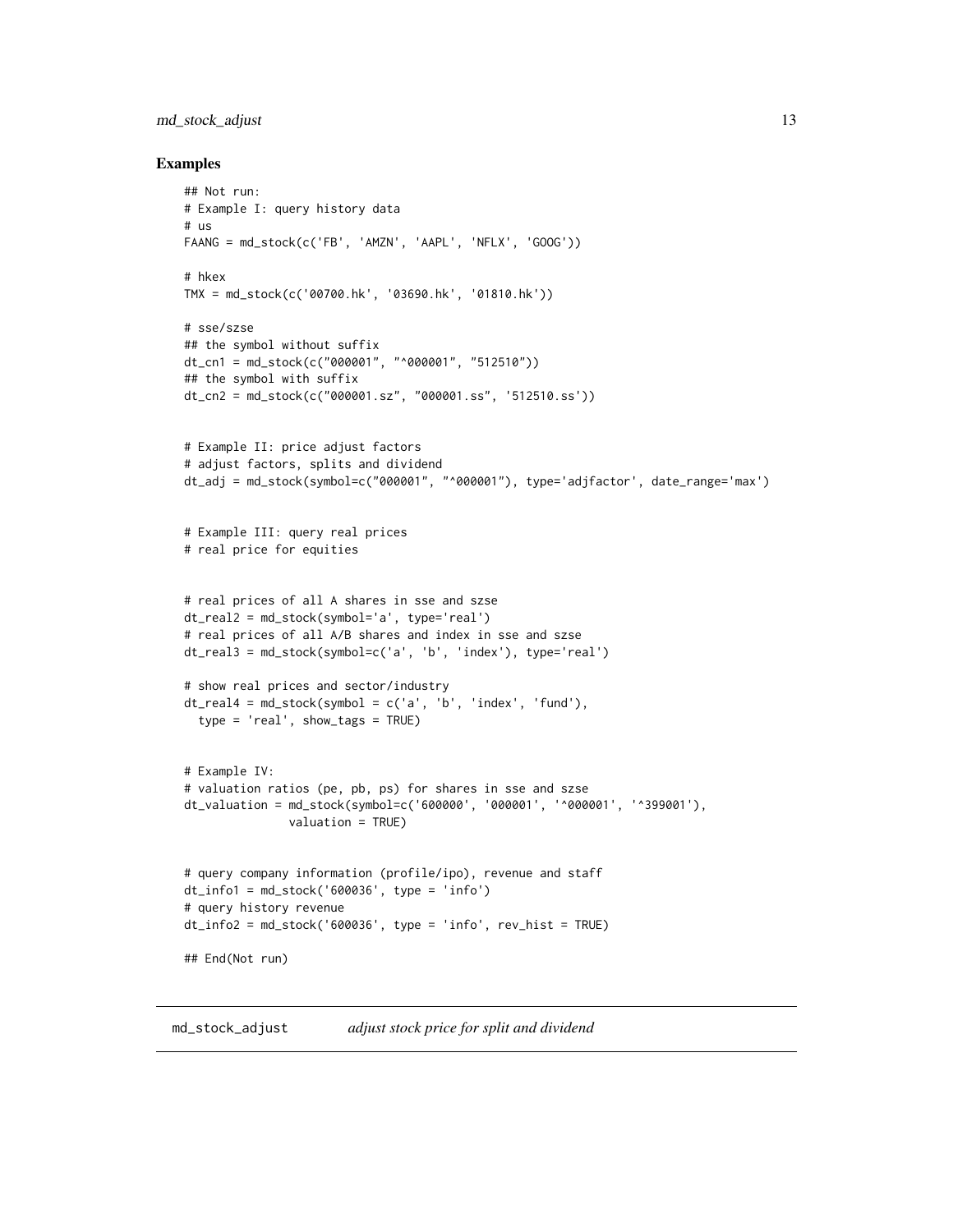#### <span id="page-13-0"></span>Description

md\_stock\_adjust adjusts the open, high, low and close stock prices for split and dividend.

# Usage

```
md_stock_adjust(dt, adjust = FALSE, source = NULL, ...)
```
# Arguments

| dt       | a list/dataframe of time series datasets that didnt adjust for split or dividend.                                                                                                                                                                                                                                                                                                                |
|----------|--------------------------------------------------------------------------------------------------------------------------------------------------------------------------------------------------------------------------------------------------------------------------------------------------------------------------------------------------------------------------------------------------|
| adjust   | whether to adjust the OHLC prices, defaults to FALSE. If it is NULL, return the<br>original data; if it is FALSE, create close_adj or change_pct column if not exist;<br>if it is TRUE, adjust all open, high, low, close columns. For the yahoo data, the<br>adjustment is based on the close_adj; for the 163 data, the adjustment is based<br>on the cumulative products of close/close_prev. |
| source   | the available data sources are 'yahoo' and '163'. The source will set to yahoo, if<br>the dt has close_adj column; and will set to 163, if the dt has close_prev column.                                                                                                                                                                                                                         |
| $\cdots$ | Additional parameters.                                                                                                                                                                                                                                                                                                                                                                           |

# Examples

```
dt = md_stock('600547', source = '163', date_range = 'max')
dtadj = md_stock_adjust(dt, source = '163')
```
md\_stock\_financials *query financial statements*

# Description

md\_stock\_financials provides an interface to query financial statements and indicators of listed companies in SSE and SZSE.

# Usage

```
md_stock_financials(symbol, type = NULL, print_step = 1L)
```

| symbol     | symbol of stock shares.                                                                   |
|------------|-------------------------------------------------------------------------------------------|
| type       | the type of financial statements.                                                         |
| print_step | A non-negative integer. Print symbol name by each print_step iteration. Default<br>is 1L. |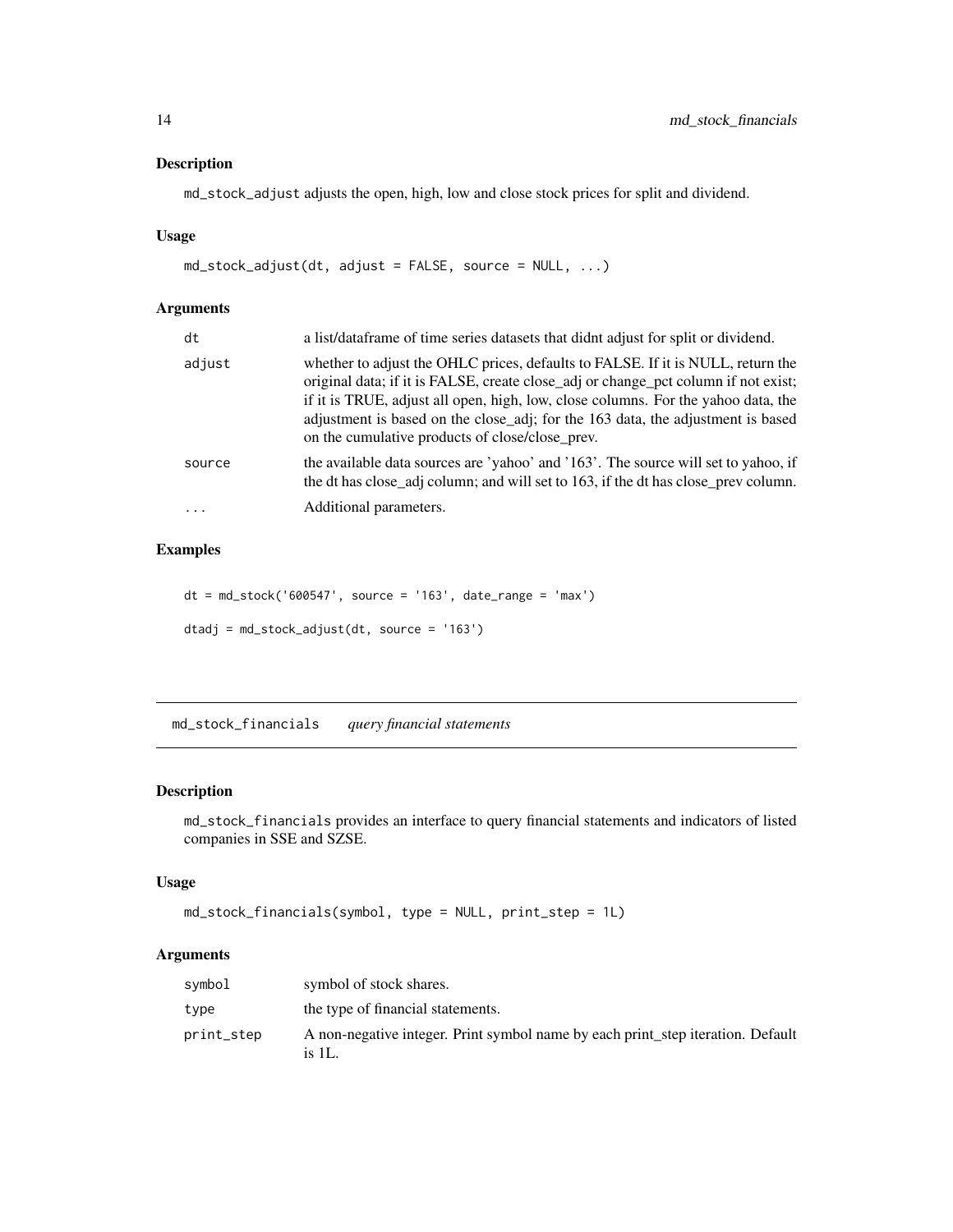# <span id="page-14-0"></span>md\_stock\_symbol 15

#### Examples

```
## Not run:
# interactively specify type of financial table
dat1 = md_stock_financials("000001")
# manually specify type of financial table
# type = "fr@"dat2 = md_stock_financials("000001", type="fs0")
# or type = "fr0_summary"
dat3 = md_stock_financials("000001", type="fs0_summary")
# multiple symbols and statements
dat4 = md_stock_financials(c("000001", "600000"), type = "fi")
# dupont analysis indicators
fs\_idx = md\_stock\_financials(c('000001', '0000001'), type = 'dupont')
```
## End(Not run)

md\_stock\_symbol *symbol components of exchange*

#### Description

md\_stock\_symbol returns all stock symbols by exchange

# Usage

```
md_stock_symbol(exchange = NULL)
```
#### Arguments

exchange the available stock exchanges are sse, szse, hkex, amex, nasdaq, nyse.

#### Examples

```
## Not run:
# get stock symbols in a stock exchange
## specify the exchanges
ex_syb1 = md_stock_symbol(exchange = c('sse', 'szse'))
## choose exchanges interactivly
ex_syb2 = md_stock_symbol()
```
## End(Not run)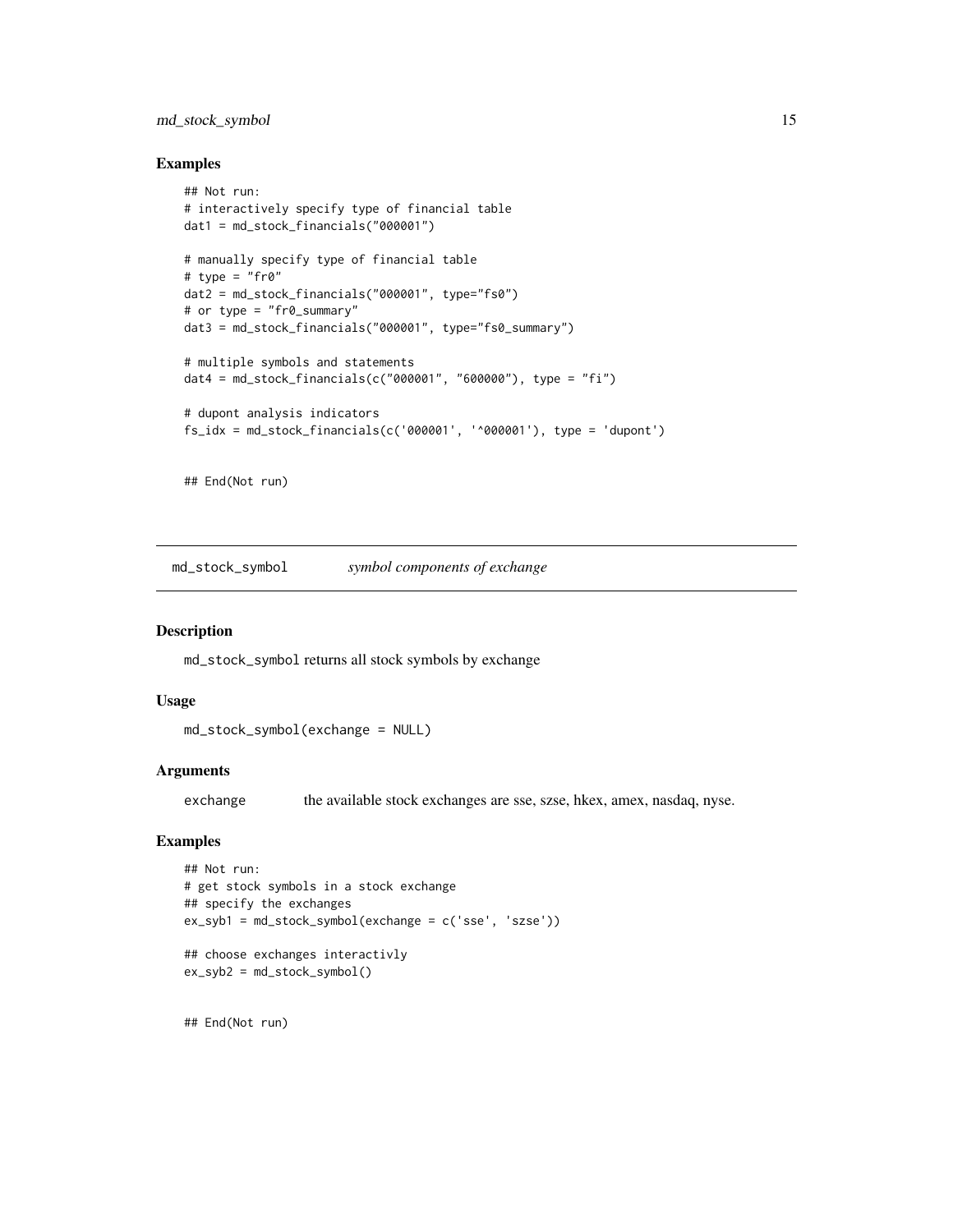<span id="page-15-0"></span>

# Description

md\_stock\_symbol returns all symbols by market category, including forex, money, bond, stock, future.

# Usage

md\_symbol(market = NULL, ...)

# Arguments

| market  | the market category, including forex, money, bond, stock, future. Default is |
|---------|------------------------------------------------------------------------------|
|         | NULL.                                                                        |
| $\cdot$ | ignored parameters                                                           |

# Examples

## Not run:  $sylv = md_symbol()$ 

## End(Not run)

pq\_addti *adding technical indicators*

# Description

pq\_addti creates technical indicators using the functions provided in TTR package.

#### Usage

pq\_addti(dt, ...)

| dt                      | a list/dataframe of time series datasets.                                      |
|-------------------------|--------------------------------------------------------------------------------|
| $\cdot$ $\cdot$ $\cdot$ | list of technical indicator parameters: sma = $list(n=50)$ , macd = $list()$ . |
|                         | 1. There are four types of parameters.                                         |
|                         | • set by default and do not required, such as 'OHLC', 'HLC', 'HL' and          |
|                         | 'volume'.                                                                      |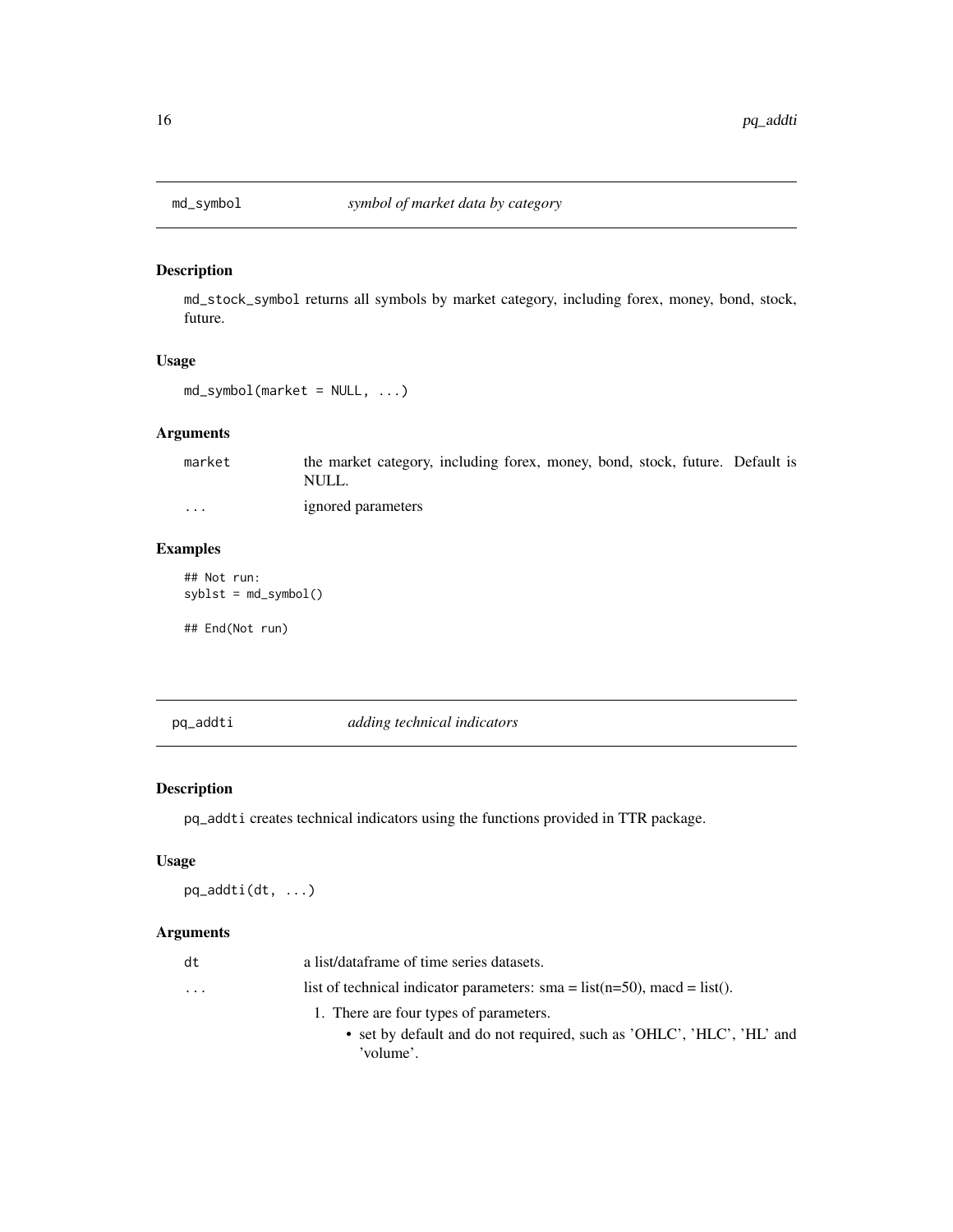- set by default and can be modified, such as 'price', 'prices', 'x'. Its default value is 'close' or 'value' column.
- always required, such as 'y', 'w'.
- numeric parameters, such as 'n', 'sd', 'v', 'nFast', 'nSlow', 'nSig', 'accel'. These parameters should be provided, otherwise using default values in corresponding function.
- 2. TTR functions are summarized in below. See TTR package's help document for more detailed parameters.
	- moving averages: SMA, EMA, DEMA, WMA, EVWMA, ZLEMA, VWAP, VMA, HMA, ALMA, GMMA
	- rolling functions: runMin, runMax, runMean, runMedian; runCov, run-Cor; runVar, runSD, runMAD; runSum, wilderSum
	- bands / channels: BBands, PBands, DonchianChannel
	- SAR, ZigZag
	- trend direction/strength: aroon, CCI, ADX, TDI, VHF, EMV
	- volatility measures: ATR, chaikinVolatility, volatility, SNR
	- money flowing into/out: OBV, chaikinAD, CLV, CMF, MFI, williamsAD
	- rate of change / momentum: ROC, momentum, KST, TRIX
	- oscillator: MACD, DPO, DVI, ultimateOscillator; RSI, CMO; stoch, SMI, WPR

#### Examples

```
# load data
data('dt_ssec')
# add technical indicators
dt_ti1 = pq_addti(dt_ssec, sma=list(n=20), sma=list(n=50), macd = list())
# only technical indicators
dt_t = pq_addti(
  dt_ssec, sma=list(n=20), sma=list(n=50), macd = list(),
  col_kp = c('symbol', 'name'))
dt_ti3 = pq_addti(
  dt_ssec, sma=list(n=20), sma=list(n=50), macd = list(),
  col_kp = NULL
)
# self-defined technical indicators
bias = function(x, n=50, maType='SMA') {
   library(TTR)
    (x/do.call(maType, list(x=x, n=n))-1)*100
}
dt_t = pq_addti(dt_ssec, bias = list(n = 200))
```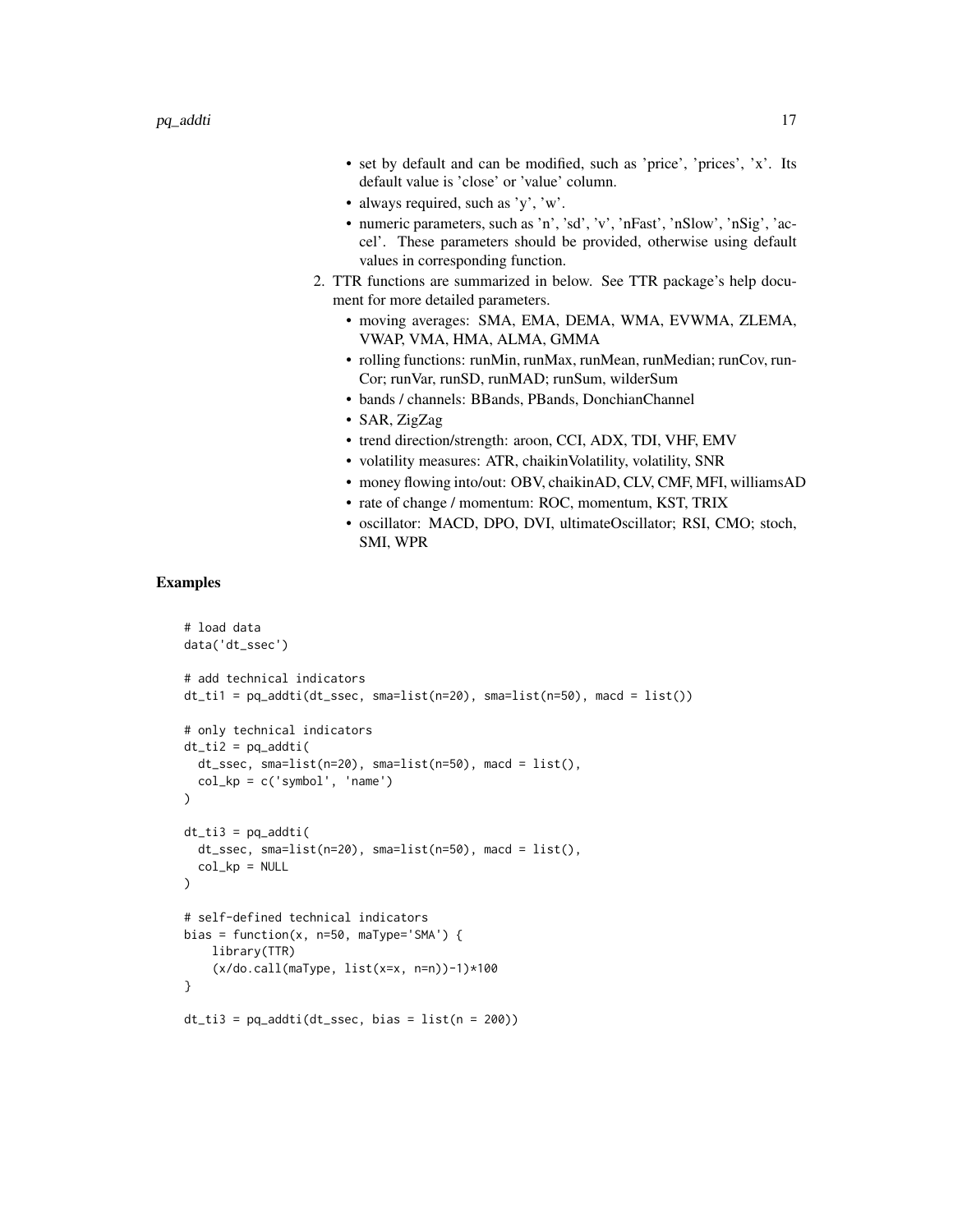<span id="page-17-0"></span>pq\_addti\_funs *technical functions*

# Description

Technical functions provided in TTR package.

### Usage

pq\_addti\_funs()

pq\_freq *converting frequency of daily data*

# Description

pq\_freq convert a daily OHLC dataframe into a specified frequency.

# Usage

pq\_freq(dt, freq = "monthly", date\_type = "eop")

# Arguments

| dt        | a list/dataframe of time series dataset.                                                                         |
|-----------|------------------------------------------------------------------------------------------------------------------|
| freg      | the frequency that the input daily data will converted to. It supports weekly,<br>monthly, quarterly and yearly. |
| date_tvpe | the available date type are eop (end of period) and bop (bebinning of period),<br>defaults to the eop.           |

# Examples

```
data(dt_ssec)
dat1_weekly = pq_freq(dt_ssec, "weekly")
data(dt_banks)
dat2_weekly = pq_freq(dt_banks, "monthly")
```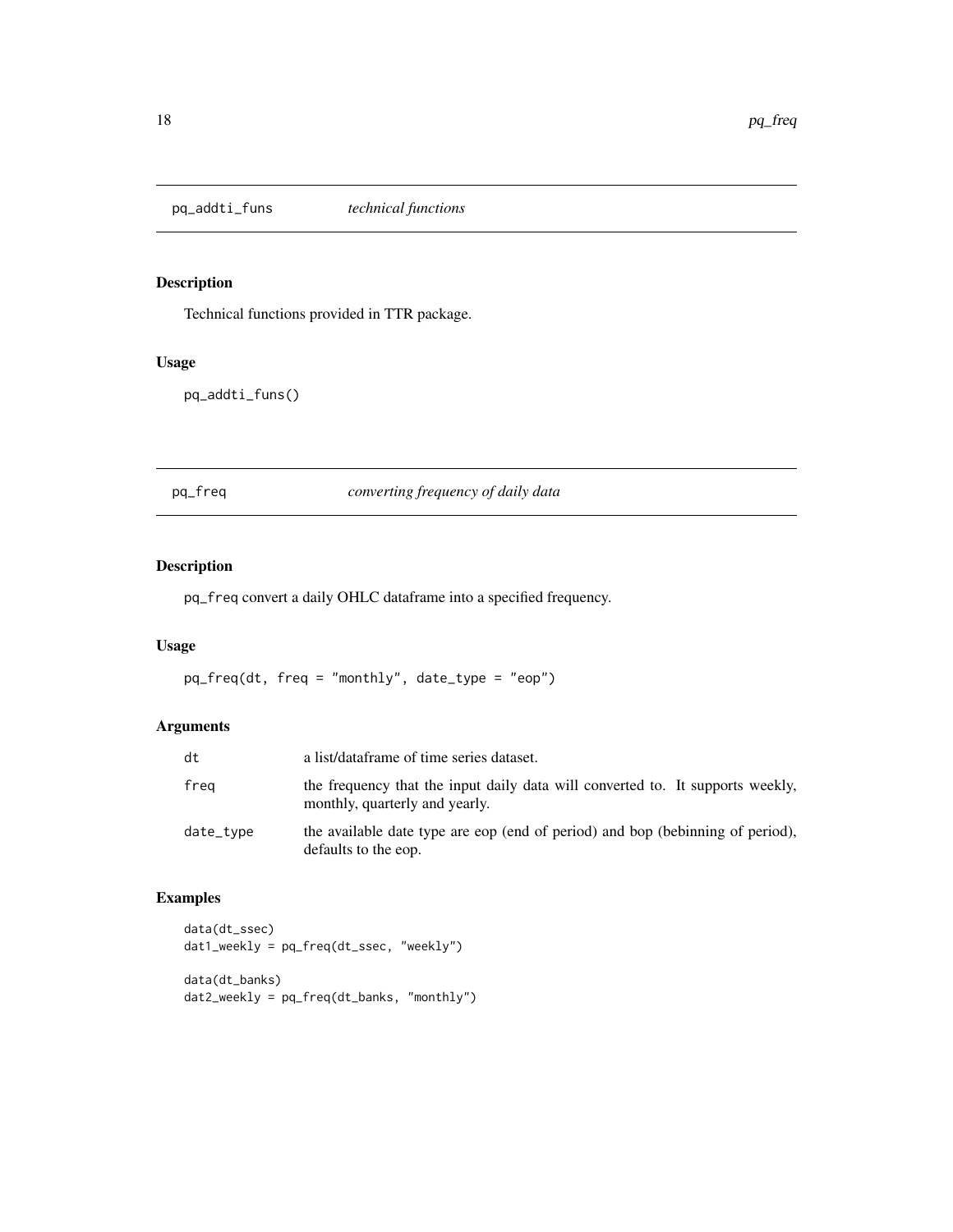<span id="page-18-0"></span>

# Description

It performs arithmetic operation on numeric columns on multiple series.

#### Usage

 $pq\_opr(dt, opr, x = "date", y = "close", by = "symbol", rm_and = FALSE)$ 

# Arguments

| dt           | a list/dataframe of time series datasets.                        |
|--------------|------------------------------------------------------------------|
| opr          | operation string.                                                |
| $\mathsf{x}$ | the date column name, defaults to date.                          |
| У            | the numeric column names, defaults to close.                     |
| by           | the column name to specify different series, defaults to symbol. |
| rm_na        | weather to remove NA values when perform arithmetic.             |

# Examples

```
data("dt_banks")
dt1 = pq_opr(dt_banks, '601288.SS/601988.SS')
dt2 = pq_opr(dt_banks, c('(601288.SS+601988.SS)/2', '(601288.SS*601988.SS)^0.5'))
```
pq\_performance *calculating performance metrics*

# Description

pq\_performance calculates performance metrics based on returns of market price or portfolio. The performance analysis functions are calling from PerformanceAnalytics package, which includes many widely used performance metrics.

# Usage

```
pq_performance(dt, Ra, Rb = NULL, perf_fun, ...)
```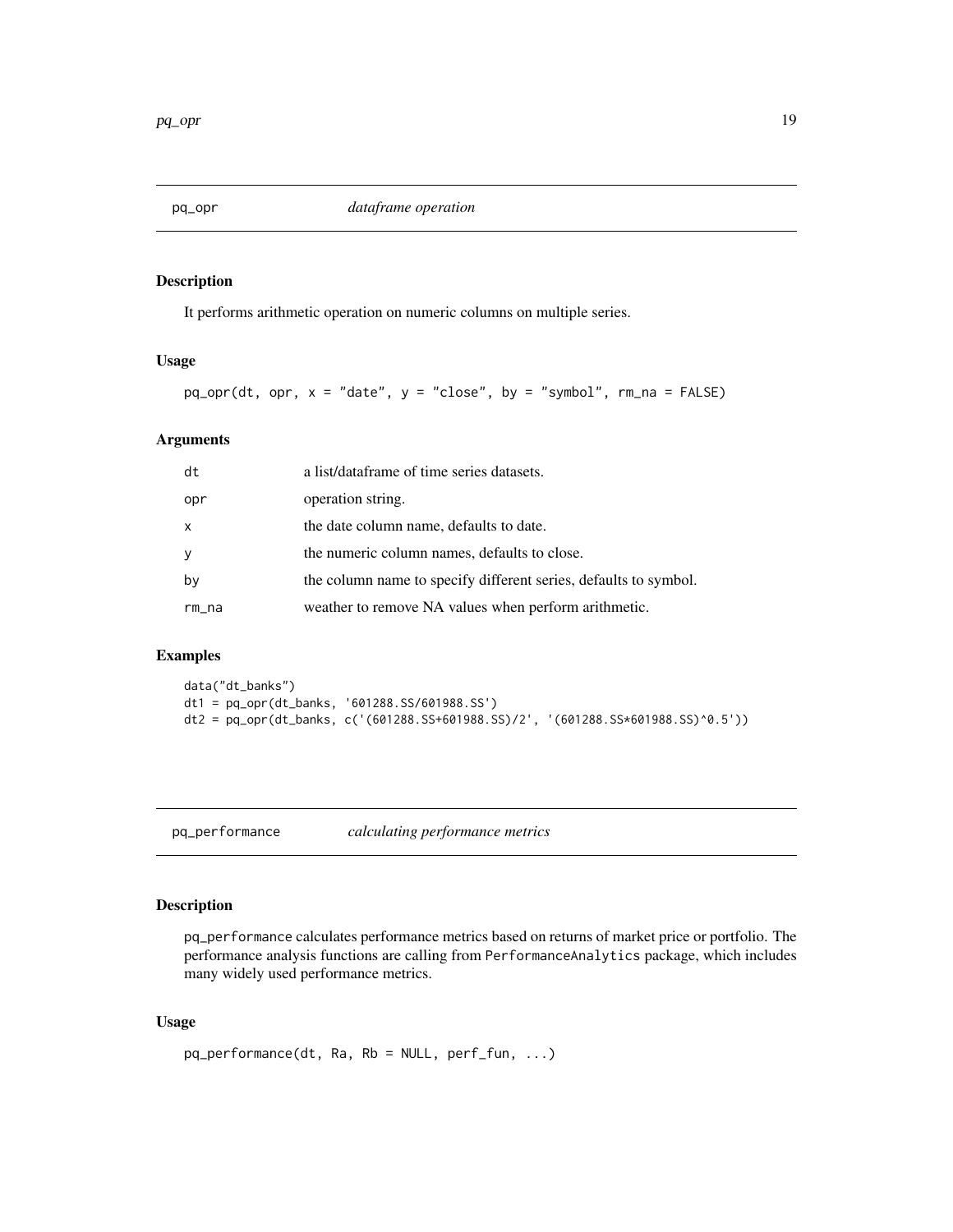# <span id="page-19-0"></span>Arguments

| dt                      | a list/dataframe of time series datasets.                                          |
|-------------------------|------------------------------------------------------------------------------------|
| Ra                      | the column name of asset returns.                                                  |
| <b>Rb</b>               | the column name of baseline returns, defaults to NULL.                             |
| perf_fun                | performance function from Performance Analytics package, see pq_perf_funs.         |
| $\cdot$ $\cdot$ $\cdot$ | additional parameters, the arguments used in Performance Analytics func-<br>tions. |

# Examples

```
library(pedquant)
library(data.table)
# load data
data(dt_banks)
data(dt_ssec)
# calculate returns
datret1 = pq_return(dt_banks, 'close', freq = 'monthly', rcol_name = 'Ra')
datret2 = pq_return(dt_ssec, 'close', freq = 'monthly', rcol_name = 'Rb')
# merge returns of assets and baseline
datRaRb = merge(
   rbindlist(datret1)[, .(date, symbol, Ra)],
   rbindlist(datret2)[, .(date, Rb)],
   by = 'date', all.x = TRUE\lambda# claculate table.CAPM metrics
perf_capm = pq_performance(datRaRb, Ra = 'Ra', Rb = 'Rb', perf_fun = 'table.CAPM')
rbindlist(perf_capm, idcol = 'symbol')
```
pq\_performance\_funs *performance functions*

# Description

A complete list of performance functions from PerformanceAnalytics package.

#### Usage

pq\_performance\_funs()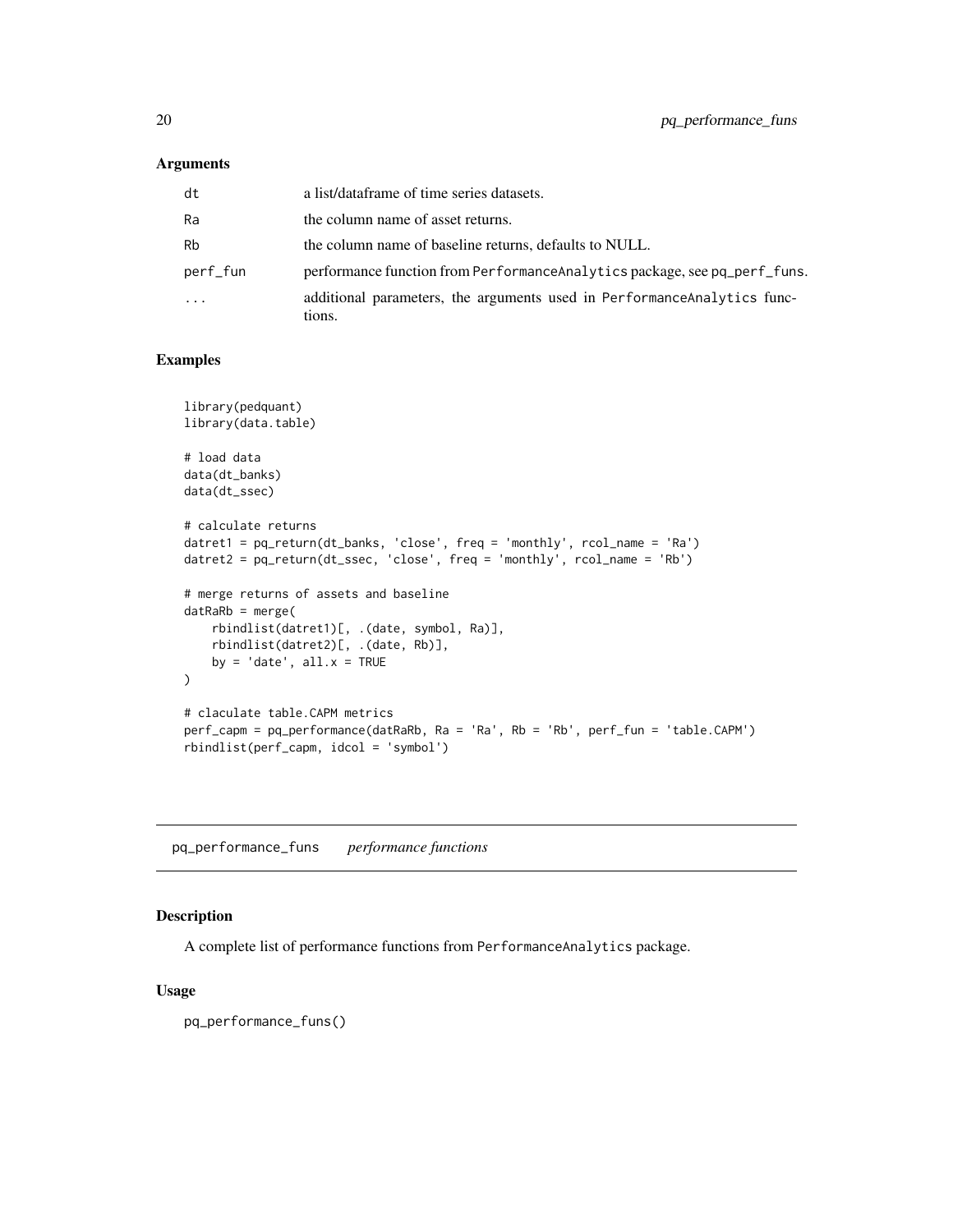<span id="page-20-0"></span>

# Description

pq\_plot provides an easy way to create interactive charts for time series dataset based on predefined formats.

# Usage

```
pq\_plot(dt, chart\_type = "line", x = "date", y = "close",date_range = "max", yaxis_log = FALSE, title = NULL, addti = NULL,
  nsd_l = NULL, markline = TRUE, orders = NULL, arrange = list(rows =
 NULL, \text{cols} = \text{NULL}, theme = "default", ...)
```
# Arguments

| a list/dataframe of time series dataset                                                                                                                      |
|--------------------------------------------------------------------------------------------------------------------------------------------------------------|
| chart type, including line, step, candle.                                                                                                                    |
| column name of x axis                                                                                                                                        |
| column name of y axis                                                                                                                                        |
| date range of x axis to display. Available value includes $1m^2$ - $11m^2$ , $ytd$ ,<br>'max' and '1y'-'ny'. Default is max.                                 |
| whether to display y axis values in log. Default is FALSE.                                                                                                   |
| chart title. It will added to the front of chart title if it is specified.                                                                                   |
| list of technical indicators or numerical columns in dt. For technical indicator, it<br>is calculated via pq_addti, which including overlays and indicators. |
| number of standard deviation from linear regression fitting values.                                                                                          |
| whether to display markline. Default is TRUE.                                                                                                                |
| the orders data, including transaction date, price and type.                                                                                                 |
| a list. Number of rows and columns charts to connect. Default is NULL.                                                                                       |
| name of echarts theme, see details in e_theme                                                                                                                |
| ignored                                                                                                                                                      |
|                                                                                                                                                              |

# Examples

```
# single serie
library(data.table)
library(pedquant)
data(dt_ssec)
# line chart (default)
e1 = pq_plot(dt_ssec, chart_type = 'line') # line chart (default)
```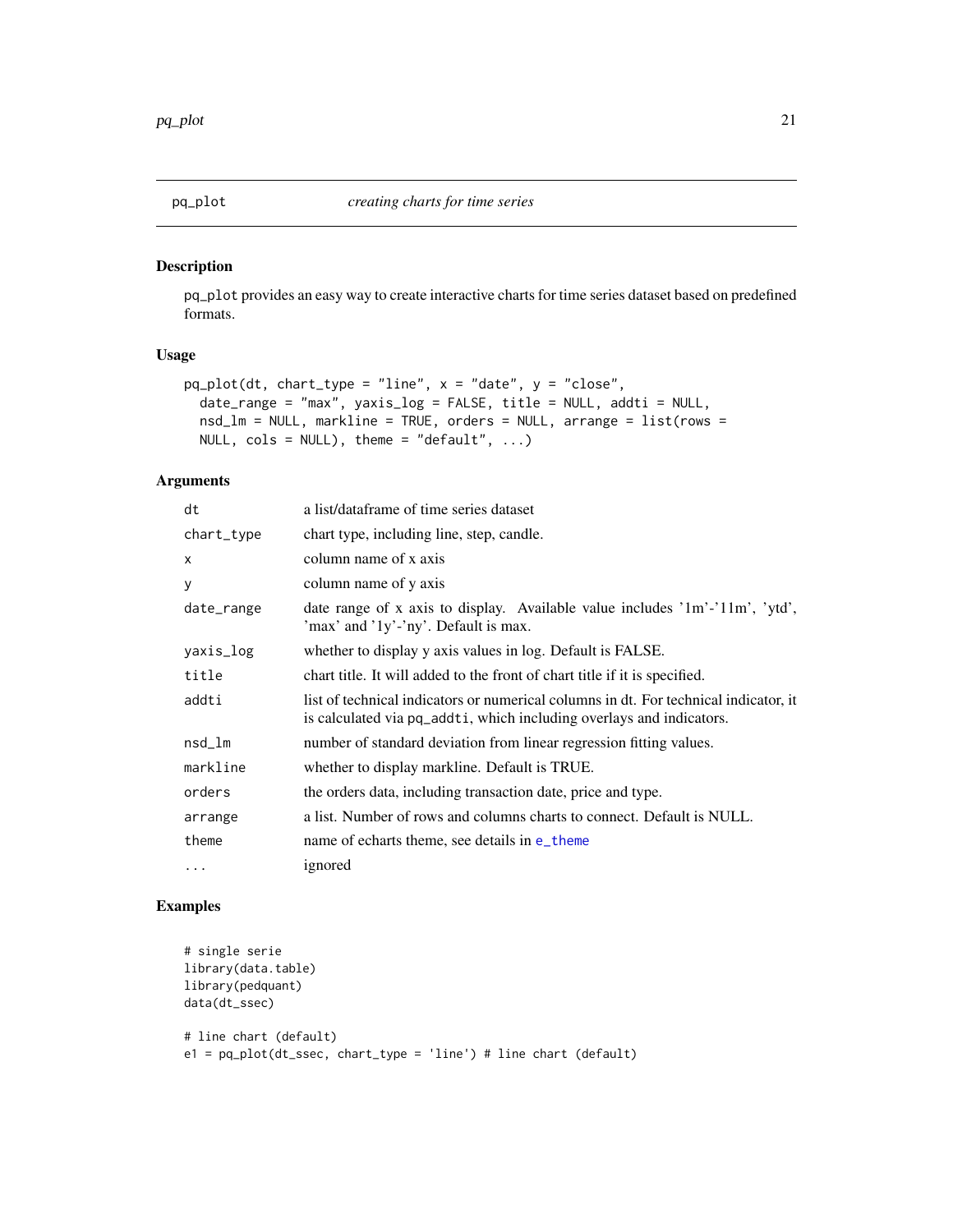```
e1[[1]]
# add technical indicators
e2 = pq\_plot(dt\_ssec, addti = list(sma = list(n = 200),
        sma = list(n = 50),
        volume = list(),
        macd = list()))
e2[[1]]
# linear trend with yaxis in log
e3 = pq_{pl}ot(dt_{S}sec, nsd_{lm} = c(-0.8, 0, 0.8), markline=FALSE)e3[[1]]
# multiple series
data(dt_banks)
dt_banksadj = md_stock_adjust(dt_banks, adjust = TRUE)
# linear trend
elist = pq_plot(dt_banksadj)
e4 = pq_plot(dt_banksadj, arrange = list(rows=1, cols=1))
e4[[1]]
# orders
boc = dt_banks[symbol == '601988.SS']
bocorders = boc[sample(.N, 10), .(date, price=close,
                type=sample(c('buy','sell'), 10, replace=TRUE))]
e5 = pq_plot(boc, orders=bocorders)
e5[[1]]
```
pq\_portfolio *calculating returns/equity of portfolio*

#### Description

pq\_portfolio calculates the weighted returns or the equity of a portfolio assets.

#### Usage

```
pq_portfolio(dt, dtv, x, v = "volume", init_fund = NULL,
 method = "arithmetic", ...)
```

| dt  | a list/dataframe of price by asset.          |
|-----|----------------------------------------------|
| dtv | a data frame of transaction volume by asset. |

<span id="page-21-0"></span>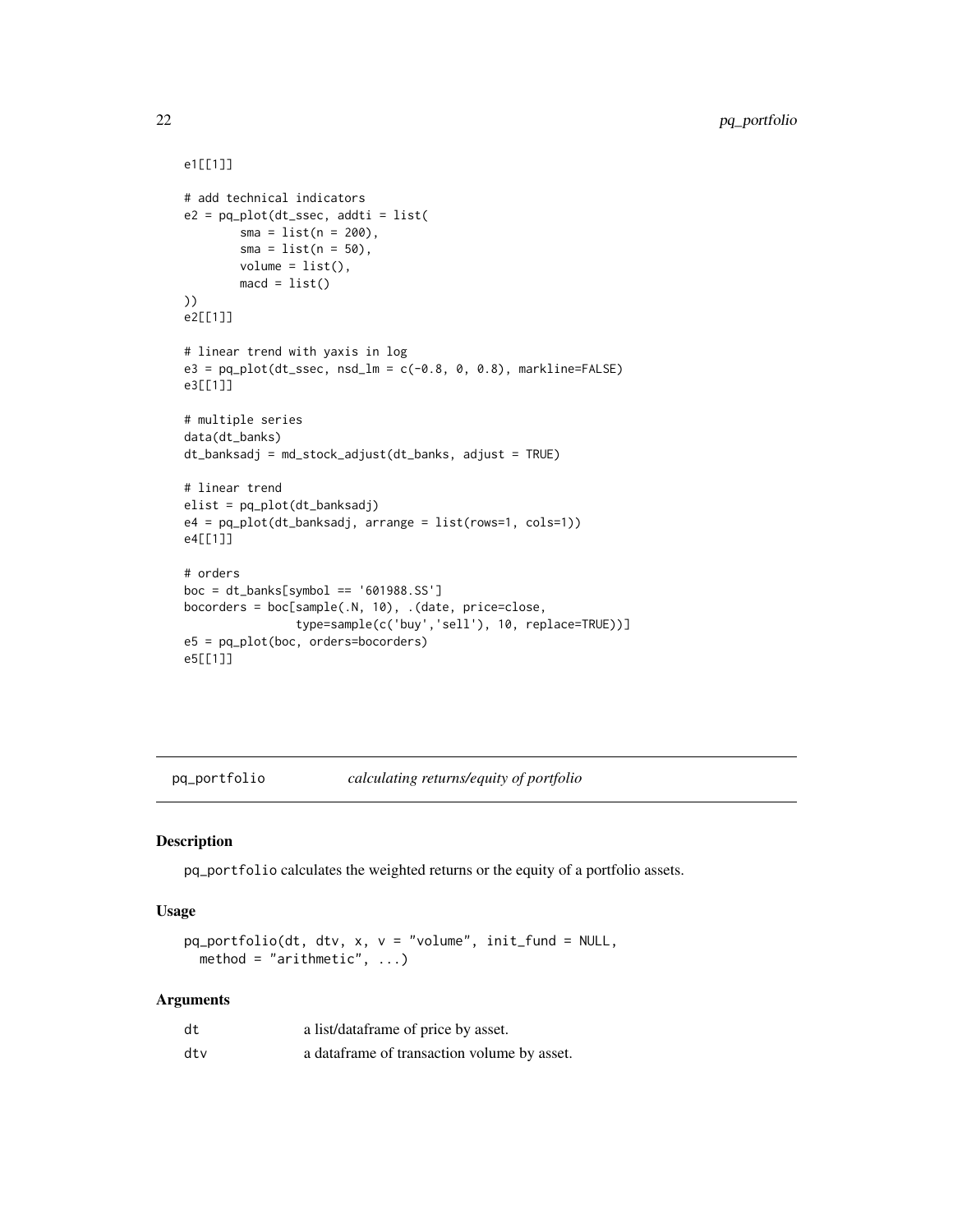#### <span id="page-22-0"></span>pq\_return 23

| x         | the column name of adjusted asset price.                                                                           |
|-----------|--------------------------------------------------------------------------------------------------------------------|
| v         | the column name of asset volume, defaults to volume.                                                               |
| init_fund | initial fund value.                                                                                                |
| method    | the method to calculate asset returns, the available values include arithmetic and<br>log, defaults to arithmetic. |
| .         | ignored                                                                                                            |

# Examples

```
library(pedquant)
library(data.table)
data(dt_banks)
datadj = md_stock_adjust(dt_banks, adjust = FALSE)
# example I
dtv = data.title(symbol = c("601288.SS","601328.SS","601398.SS","601939.SS","601988.SS"),
    volume = c(100, 200, 300, 300, 100)
\lambdadtRa = pq_portfolio(datadj, x='close_adj', dtv=dtv)
e1 = pq\_plot(dtRa, y = 'cumreturns')e1[[1]]
dRb = pq_return(dt\_ssec, x = 'close', freq = 'daily', cumreturns = TRUE)e2 = pq\_plot(list(Ra = d\tau Ra, Rb = d\tau Rb\ * 000001.SS `), y = 'cumreturns',arrange = list(rows=1, cols=1))
e2[[1]]
# example II
dtv = data.title(symbol = rep(c("601288.SS","601328.SS","601398.SS","601939.SS","601988.SS"), 3),
    date = rep(c('2009-03-02', '2010-01-04', '2014-09-01'), each = 5),volume = rep(c(100, 200, 300, 300, 100), 3) * rep(c(1, -1, 2), each = 5)\lambdadtRa2 = pq_portfolio(datadj, x='close_adj', dtv=dtv, init_fund = 10000)
e3 = pq_plot(dtRa2, y = 'balance',
        addti = list(equity = list(), fund = list())e3[[1]]
```
pq\_return *calculating returns by frequency*

#### **Description**

pq\_return calculates returns for daily series based on specified column, frequency and method type.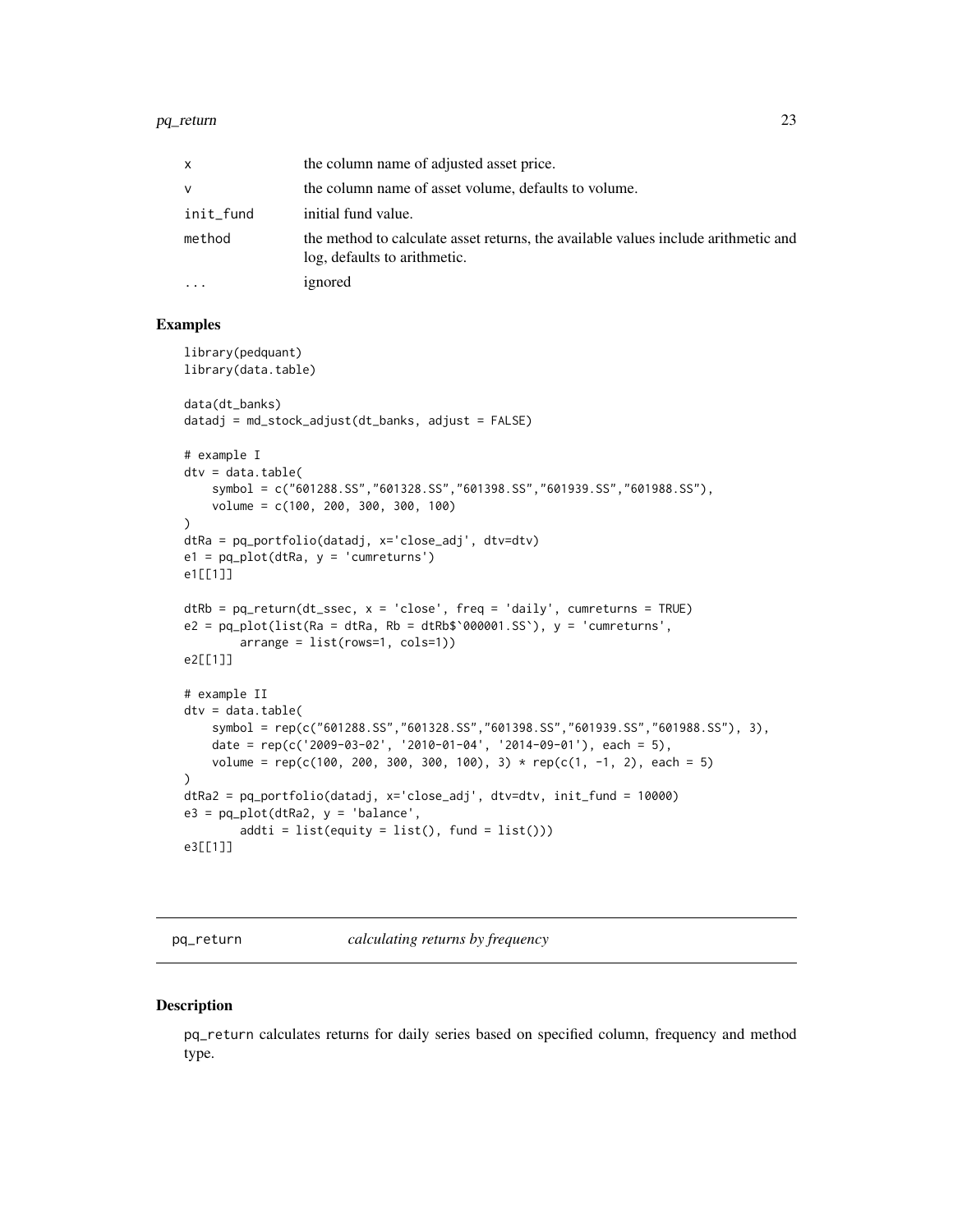# Usage

```
pq_return(dt, x, freq = "monthly", num = 1, date_type = "eop",method = "arithmetic", leading = TRUE, cumreturns = FALSE,
 rcol_name = "returns", cols_keep = NULL, date_range = "max",
  from = NULL, to = Sys.<b>Date()</b>)
```
# Arguments

| dt         | a list/dataframe of daily series dataset                                                                                           |
|------------|------------------------------------------------------------------------------------------------------------------------------------|
| X          | the column name of adjusted asset price.                                                                                           |
| freq       | the frequency of returns. It supports c('all', 'daily', 'weekly', 'monthly', 'quar-<br>terly', 'yearly').                          |
| num        | the number of preceding periods used as the base value, defaults to 1, which<br>means based on the previous period value.          |
| date_type  | the available date type are eop (end of period) and bop (beginning of period),<br>defaults to the eop.                             |
| method     | the method to calculate asset returns, the available methods including arithmetic<br>and log, defaults to arithmetic.              |
| leading    | whether to return the incomplete leading period returns.                                                                           |
| cumreturns | logical, whether to return cumulative returns. Defaults to FALSE.                                                                  |
| rcol_name  | setting the column name of returns, defaults to returns.                                                                           |
| cols_keep  | the columns keep in the return data. The columns of symbol, name and date will<br>always kept if they are exist in the input data. |
| date_range | date range. Available value includes '1m'-'11m', 'ytd', 'max' and '1y'-'ny'.<br>Default is max.                                    |
| from       | the start date. Default is NULL. If it is NULL, then calculate using date_range<br>and end date.                                   |
| to         | the end date. Default is the current date.                                                                                         |

# Examples

```
# load data and adjust
data(dt_banks)
datadj = md_stock_adjust(dt_banks, adjust = FALSE)# set freq
dts_returns1 = pq_return(datadj, x = 'close_adj', freq = 'all')
# set method
dts_returns2 = pq_return(datadj, x = 'close_adj', method = 'log')
# set cols_keep
dts_returns3 = pq_return(datadj, x = 'close_adj', cols_keep = 'cap_total')
# cumulative returns
```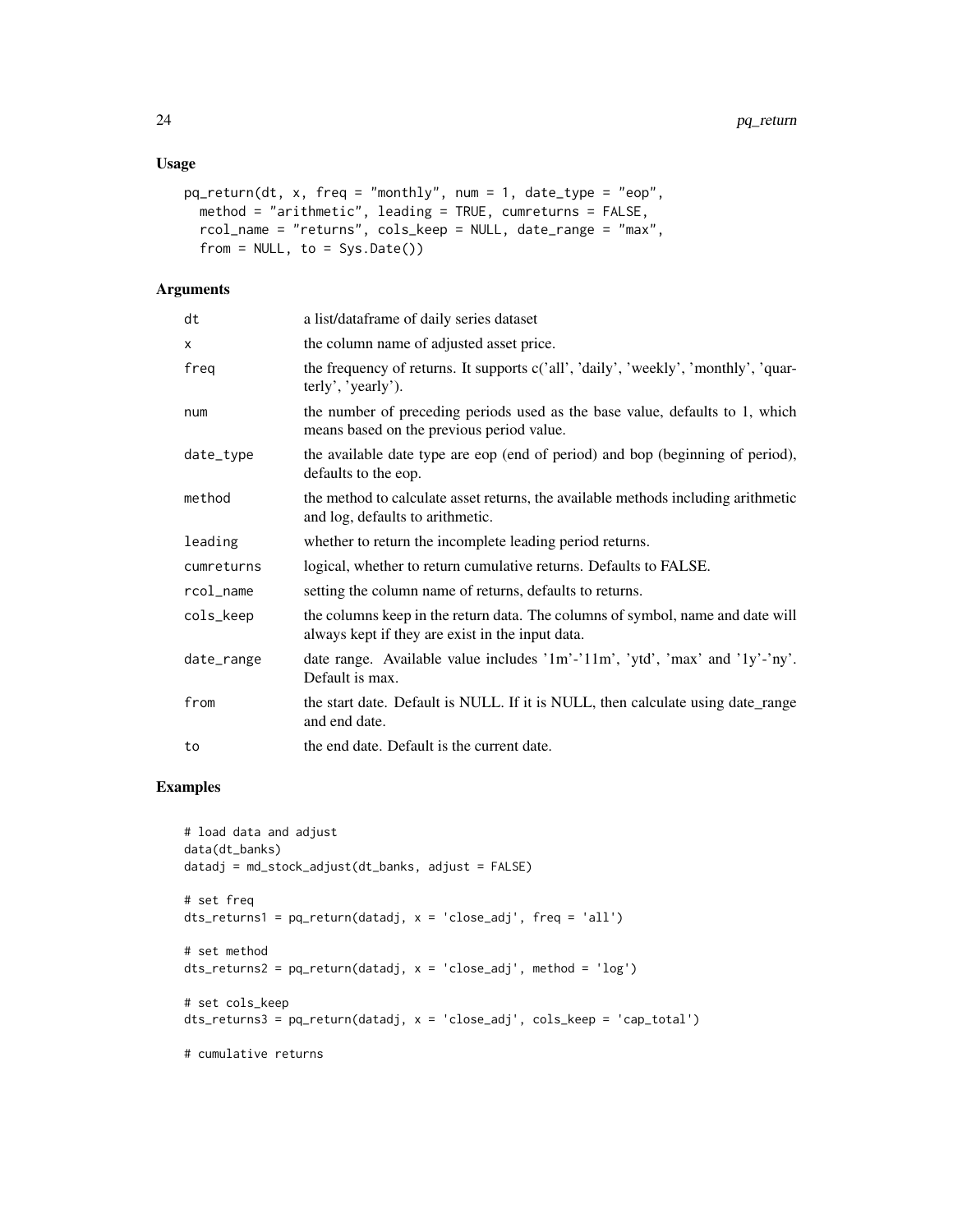#### pq\_return 25

```
dts_cumreturns = pq_return(datadj, x = 'close_adj', from = '2012-01-01', cumreturns = TRUE)
e1 = pq_plot(dts_cumreturns, y = 'cumreturns', title='cumreturns',
       arrange = list(rows=1, cols=1))
e1[[1]]
```